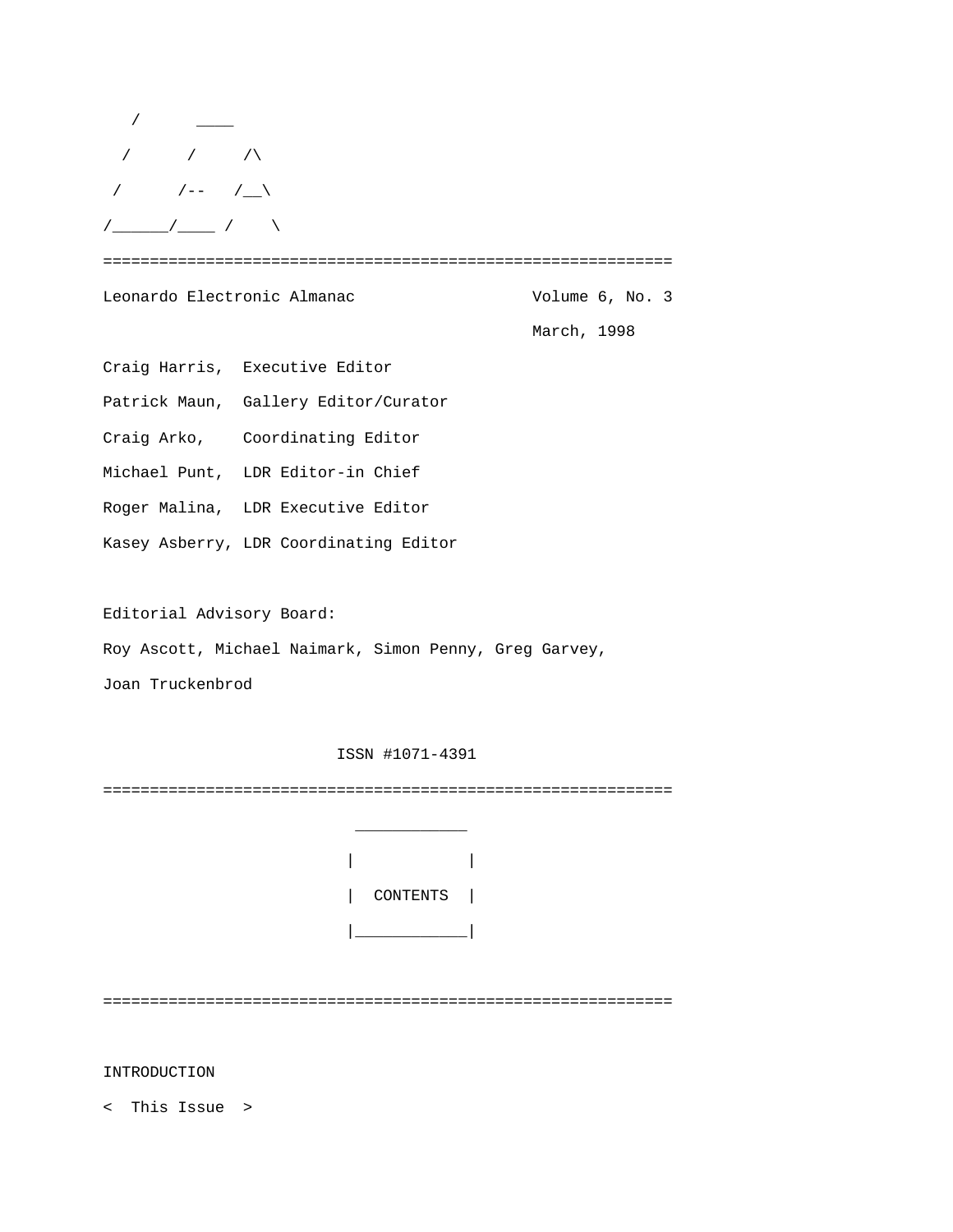# Craig Harris

### FEATURE ARTICLE

< An Embryonic Scan of the Aesthetic Parameters of Technological Means (excerpts) >

Maureen Nappi

### PROFILE

< I Paint The Cosmos (excerpts) >

Leah Lubin

< A Living Map: CrimeZyland (excerpts) >

Stephen Wilson

LEONARDO DIGITAL REVIEWS

Michael Punt et al

< Editorial: Art and the Artificial >

Written by Freider Nake

< Exhibition Review: documenta X and Its Media Concept >

Reviewed by Sabine Fabo

< Book Review: A Short History of the Shadow >

by Victor I. Stoichita

Reviewed by Roy Behrens

< Book Review: Road to Pleiades and the Crystal of Aquarius, Russian Artists-Cosmists >

by Yury Linnik

Reviewed by Bulat Galeyev

< Digital Review Notes >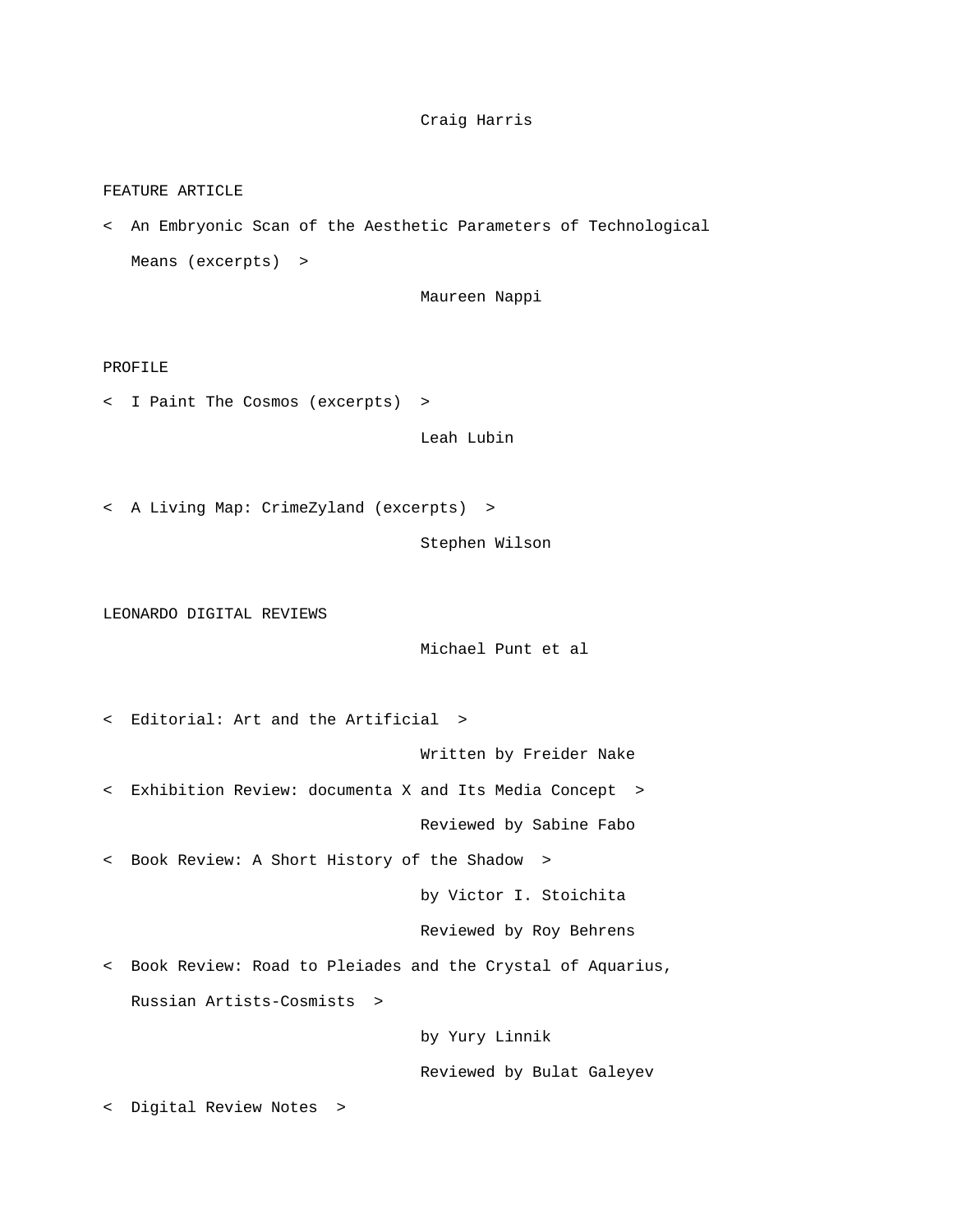### PUBLICATIONS

< Composing Interactive Music:Techniques and Ideas Using Max >

## OPPORTUNITIES

< iEAR Studios: Assistant Engineer >

### ANNOUNCEMENTS

- < Les Ateliers UPIC, Paris, France >
- < ArtSci98 Symposium >
- < A New Locus+ Project >
- < Nexus '98:Relationships between Architecture and Mathematics >
- < ARS Electronica Festival 98 >

ACKNOWLEDGMENTS

LEA WORLD WIDE WEB ACCESS

LEA PUBLISHING & SUBSCRIPTION INFORMATION

 $\mathcal{L}_\text{max}$  and  $\mathcal{L}_\text{max}$  are the set of the set of the set of the set of the set of the set of the set of the set of the set of the set of the set of the set of the set of the set of the set of the set of the set o

=============================================================

|  | INTRODUCTION |  |
|--|--------------|--|
|  |              |  |

=============================================================

< This Issue >

Craig Harris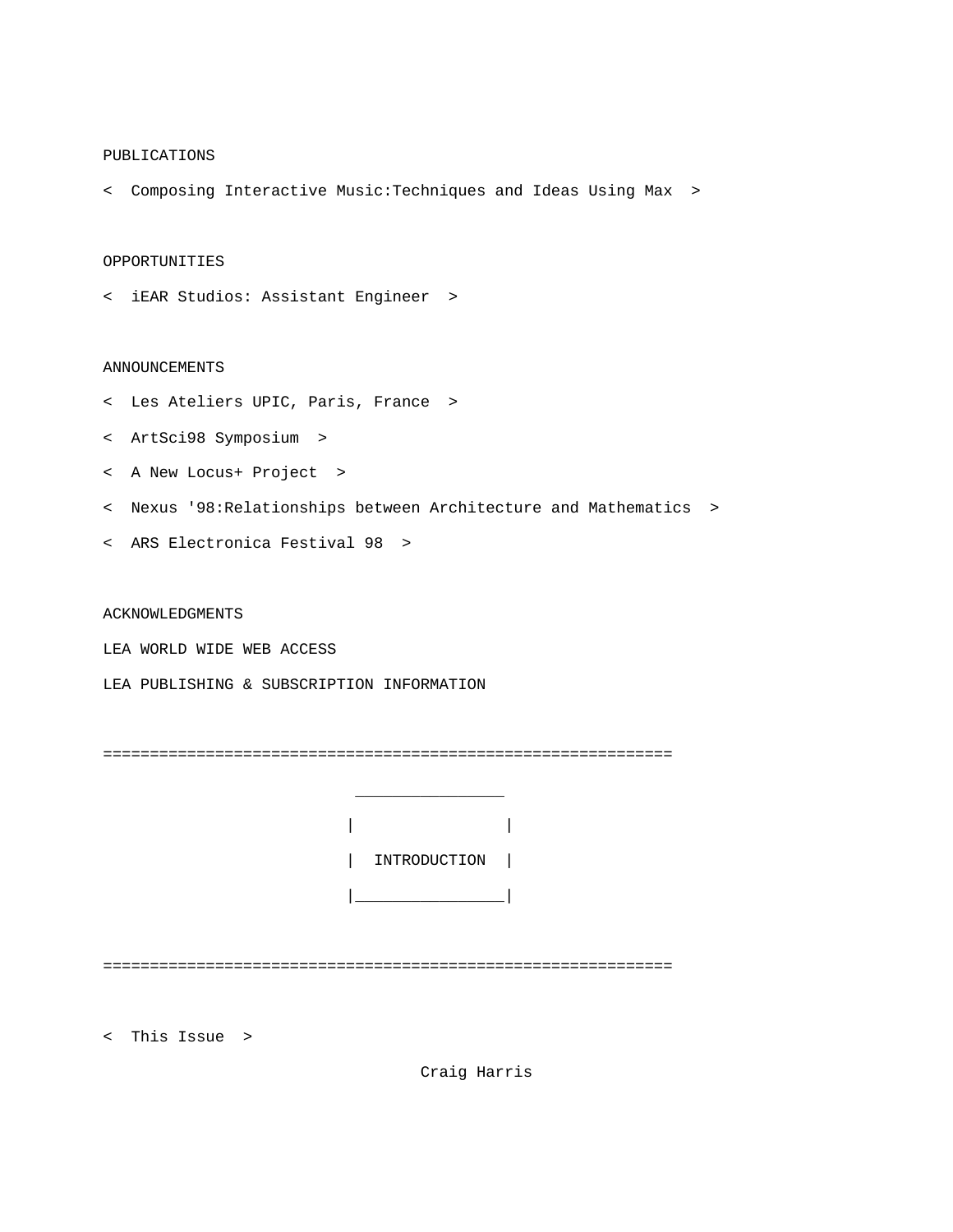The realm of new media art is characterized by a wealth of new genres, styles, definitions, approaches and opinions. As a feature of the current state of contemporary art this reflects the diversity and richness that we have come to expect and enjoy in this domain, Accompanying this is a vibrant exploration of aesthetics, covering a territory that is similarly diverse, complicated by technological evolution that spawns new media and new genres before the community has an opportunity to understand the nature and impact of what was new in our recent experience. One of the goals of Leonardo Electronic Almanac is to provide a forum for critical discourse in the interest of establishing an effective means for communicating about new media art. Even acknowledging that there may not be a common aesthetic that can function as an umbrella for understanding all new media art, there is still value in creating a common language that facilitates effective discussion. In LEA 6:3 Maureen Nappi provides us with a "broad stroke" survey of her perspective in "An Embryonic Scan of the Aesthetic Parameters of Technological Means." Readers are invited to respond to Maureen's "scan" using LEA as a forum.

Also in this issue Leah Lubin provides reminiscences of her work as an artist and musings about her intersection with science in an article providing the basis for a talk that she gave at the NASA Ames Research Center on January 26, 1998. Steve Wilson reveals insights into his recent public art exhibit in a profile "A Living Map: CrimeZyland."

In addition to a full set of reviews present in Leonardo Digital Reviews, Michael Punt is exemplifying his goal to redefine the role of reviews in new media art in the inclusion of an editorial "Art and the Artificial," by Freider Nake. This editorial also explores the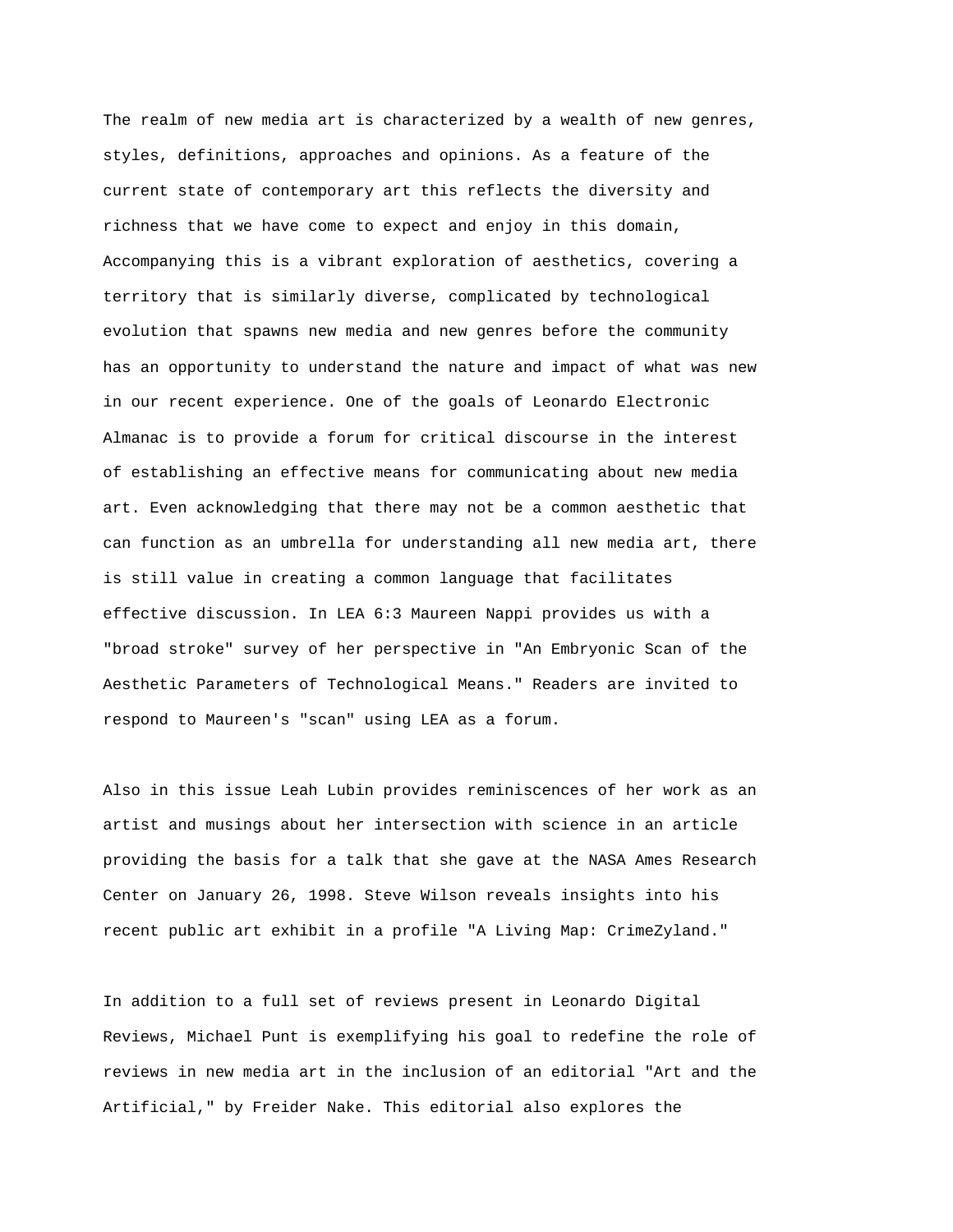aesthetic realm, in this case information aesthetics, and continues the evolving discussion began in Michael Punt's introductory editorial presented in LEA 6:2.

| FEATURE ARTICLE                                                        |
|------------------------------------------------------------------------|
|                                                                        |
|                                                                        |
| < An Embryonic Scan of the Aesthetic Parameters of Technological       |
| Means (excerpts) >                                                     |
| Maureen Nappi                                                          |
|                                                                        |
| Maureen Nappi                                                          |
| Artist                                                                 |
| New York University                                                    |
| New York, NY, U.S.A.                                                   |
| Email: < nappi@is2.nyu.edu>                                            |
| URL: <http: art="" businesstech.com="" nappigallery.html=""></http:>   |
| Key words: computer arts, technology, language, meta-tools, aesthetics |

--------

Abstract

--------

As the computer has an increasing impact on our daily existence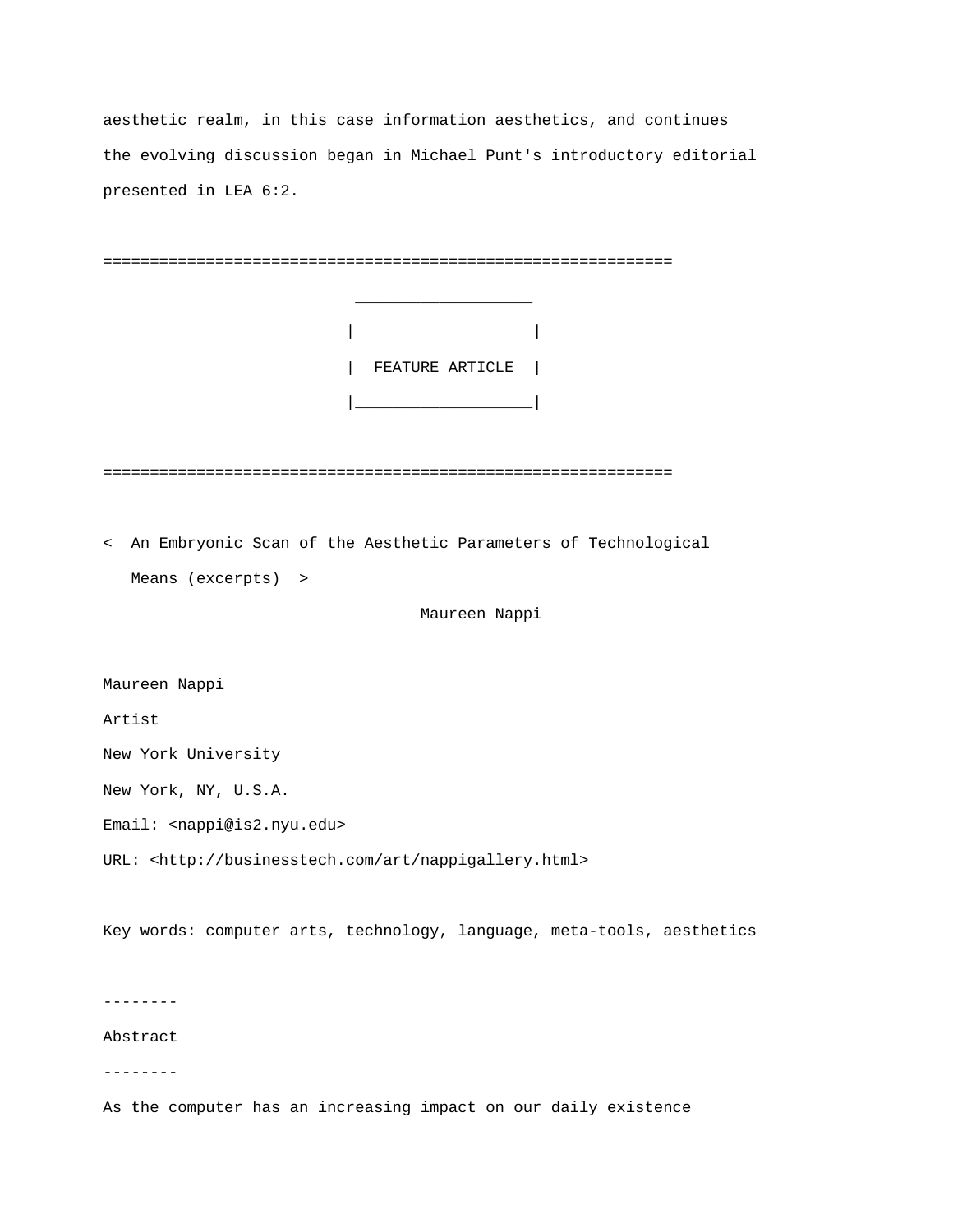through altering and enhancing the ways in which we do things, it is having no less an effect on the creation of contemporary art. For an increasing number of artists, the computer has become the means and/or site for making art. It is in the midst of this shift, involving the artistic utility and appropriation of technological processes, that questions arise of critique and aesthetic approach appropriate to this new work. Questions that, perhaps, portend a new route of inquiry.

### ------------

### Introduction

#### ------------

Aesthetics, embedded within axiological concerns of value, examines what is aesthetically valuable along with the attributable features that contribute to that value. Value, then, emerges out of the articulated specificities of the object of evaluation. Accordingly, it is the intention of this aesthetic inquiry to specify the nature and qualities of artworks created through the use of contemporary technological means. This inquiry begins by collecting and sorting some of the contemporary and historical ideas specific, and perhaps, foundational to such an investigation. The present day artistic utilization of computational means, following a long lineage of artistic appropriation and redefinition of technological utility, charts an inescapable dialogue between the artists, the means and the epistemological world in which they exist.

This text is to be considered by the reader as a demonstration of very broad strokes scanning the parameters relevant to such an investigation. It is concerned with computer technology and with the nature of creative expression, with the philosophy of language and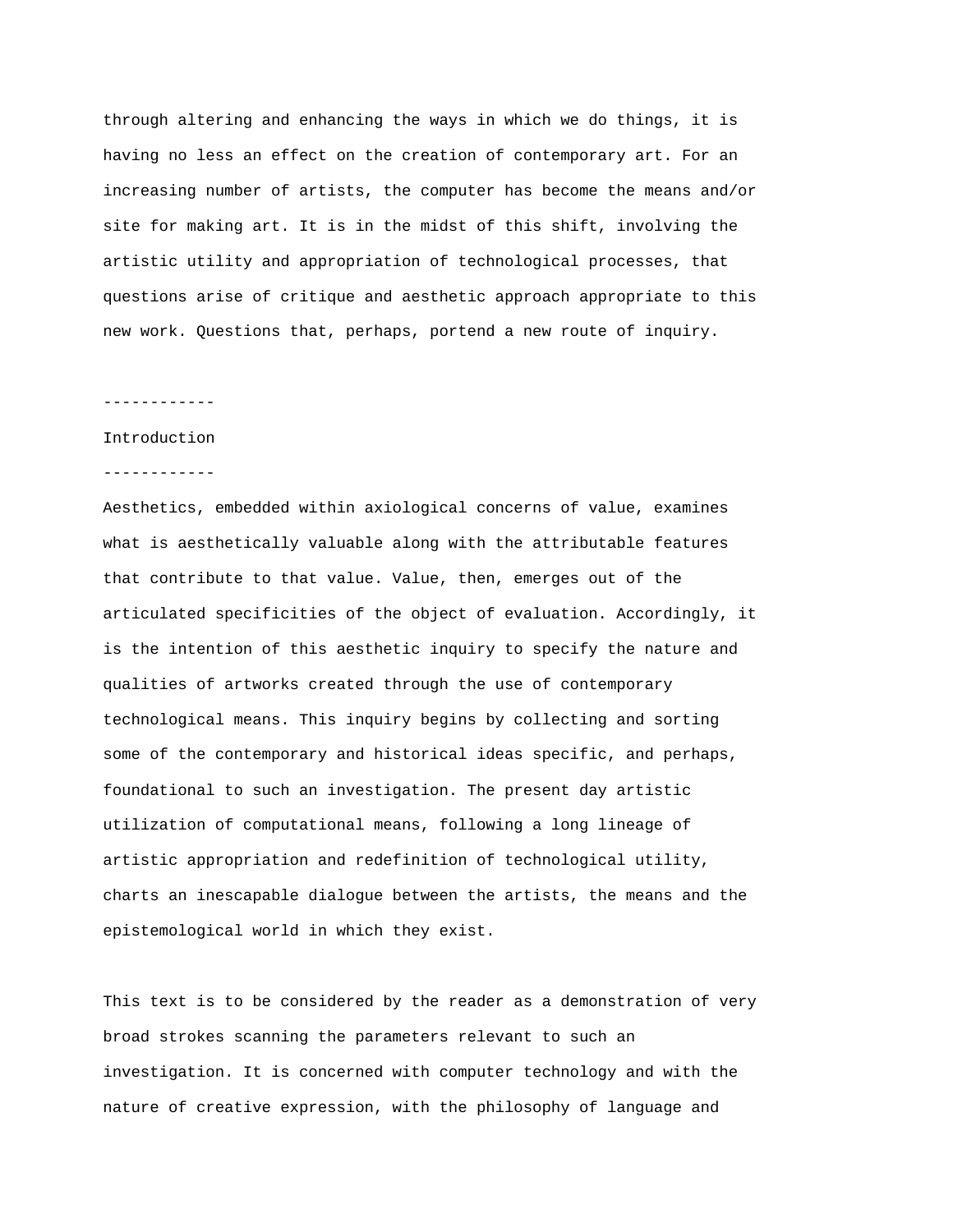with computational linguistics, with artworks created through the use of technological means and with the development of a contempo- rary framework to comprehend and critique these work.

Admittedly, this research exists at an embryonic stage of development, but one that is a prerequisite for its future growth and coherence. There are areas that have undoubtedly been omitted from this query and which might be critical to its maturation. As warranted, they will be included in prospective revisions of this material. Still, the centrality of the concerns raised here are pivotal not only towards an understanding of this inquiry but towards an appreciation of the very nature of contemporary cultural existence.

[Ed. note: the complete content of this article is available at the LEA website: <http://mitpress.mit.edu/e-journals/LEA/>.] =============================================================



=============================================================

< I Paint The Cosmos (excerpts) >

Leah Lubin

I Paint The Cosmos

By Leah Lubin

------------------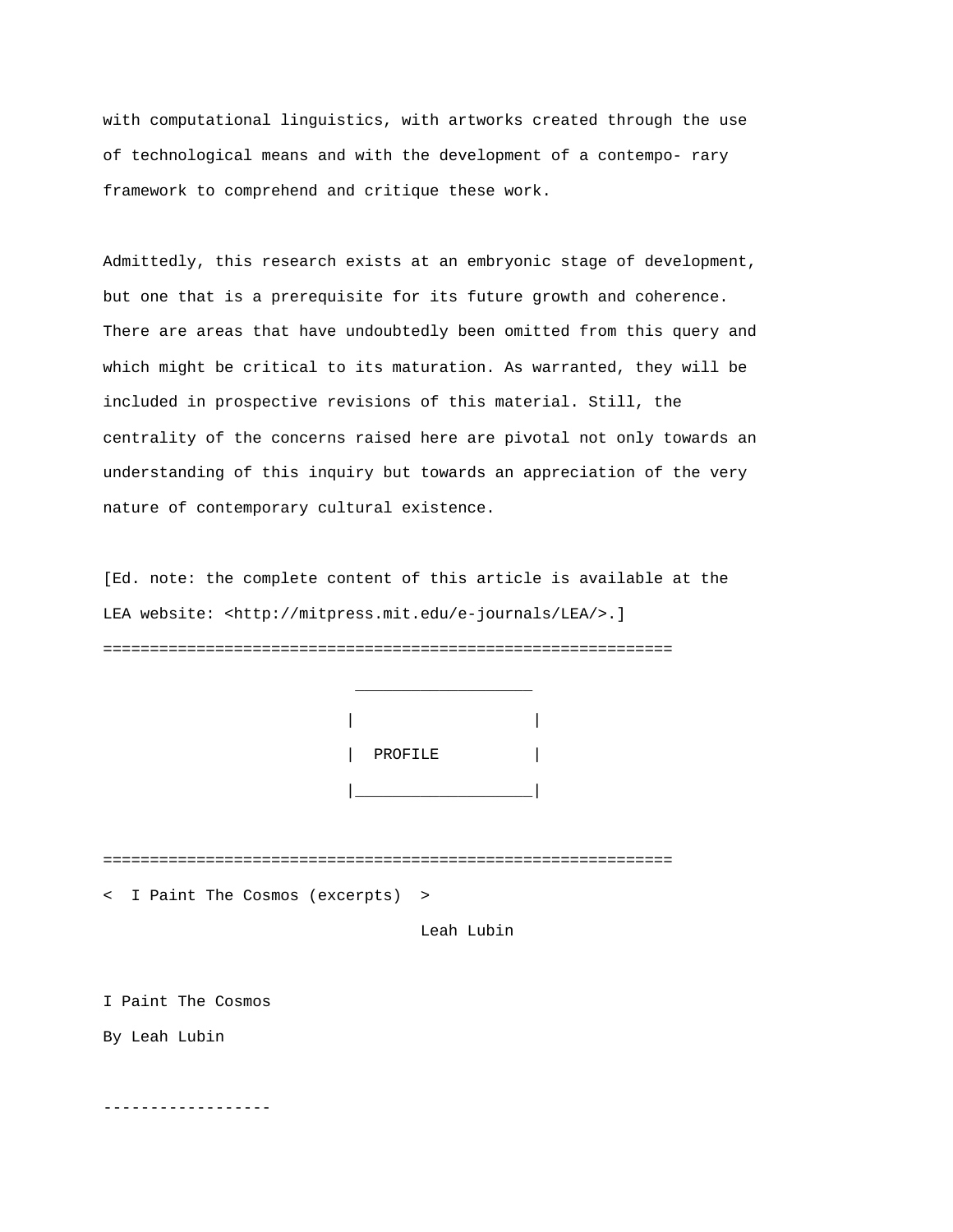### Artist's Biography

## ------------------

It all starts back in the seventies. I was out of art school, an artist already exhibiting my work for over four years. I was interested in the human body's energy force field and the way the body moved, sending unseen sparks of light and movement with every gesture and pose.

Before my interest in people, I had a two year period of drawing only water. The way it broke up round pebbles in streams of water or large waves on rocks. Water as small molecules of life force fascinated me.

During my art college period in the middle to late sixties in London, my teachers kept emphasizing that everything had already been painted by great past masters. The modern artist must use the intellect to say something new, not only paint a great painting.

I realize that although I wanted to be a traditional painter, the traditional subjects of landscapes, figurative, still life, or abstract would not be my focus. The year was 1973 and I found myself living on the grounds of the Weitzman Institute of Science in Israel. We were a tightly knit group of privileged scientists and their families. Everything was provided from Villas and swimming pools to restaurants and movie theaters... and of course the libraries and the many science buildings.

My work [as an artist] was known about, but mainly I found conversation and interest points in common to be very limited for me.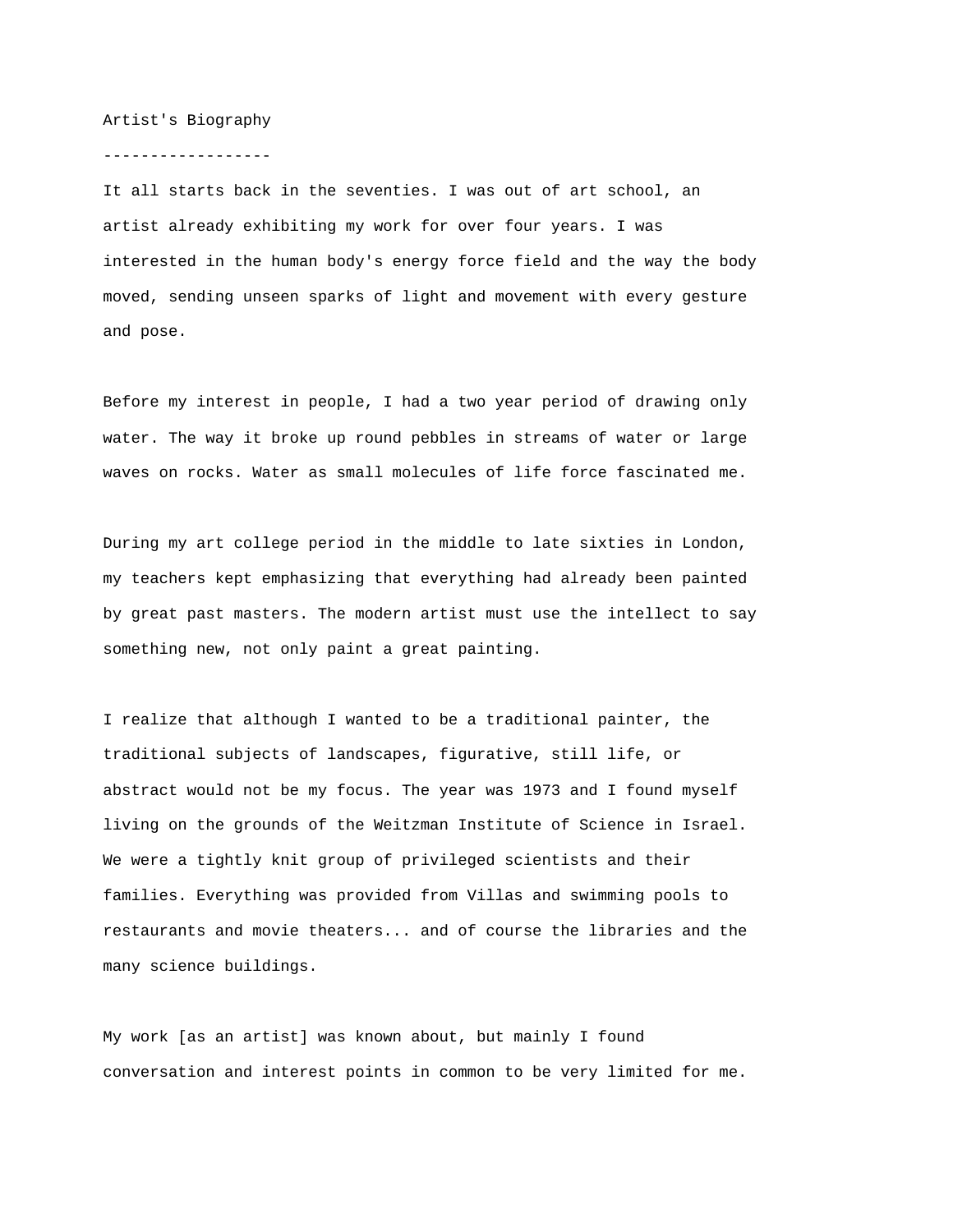[Ed. note: the complete content of this profile is available at the LEA website: <http://mitpress.mit.edu/e-journals/LEA/>.] \*\*\*\*\*\*\*\*\*\*\*\*\*\*\*\*\*\*\*\*\*\*\*\*\*\*\*\*\*\*\*\*\*\*\*\*\*\*\*\*\*\*\*\*\*\*\*\*\*\*\*\*\*\*\*\*\*\*\*\*\*

< A Living Map: CrimeZyland (excerpts) >

Stephen Wilson

Stephen Wilson Professor, Conceptual Design/Information Arts Art Dept, San Francisco State University San Francisco, CA 94132 Tel: (415) 338-2291 Email: <swilson@sfsu.edu> URL: <http://userwww.sfsu.edu/~swilson>

CrimeZyland is the "Playland" of crime. This interactive public art exhibit, across from City Hall, offers attractions such as Map-z-crime, Scan-z-crime, and Web-z-crime to visitors and Web surfers alike.

------------

### A Living Map

------------

CrimeZyland will transform the City Site lot into a computer controlled living "map" that creates light, motion, and sound corresponding to the minute by minute statistical level of crimes committed in San Francisco districts, as indicated by the Police Department CABLE crime statistics.The viewer can experience the crime "pulse" of the city firsthand.Interactive features include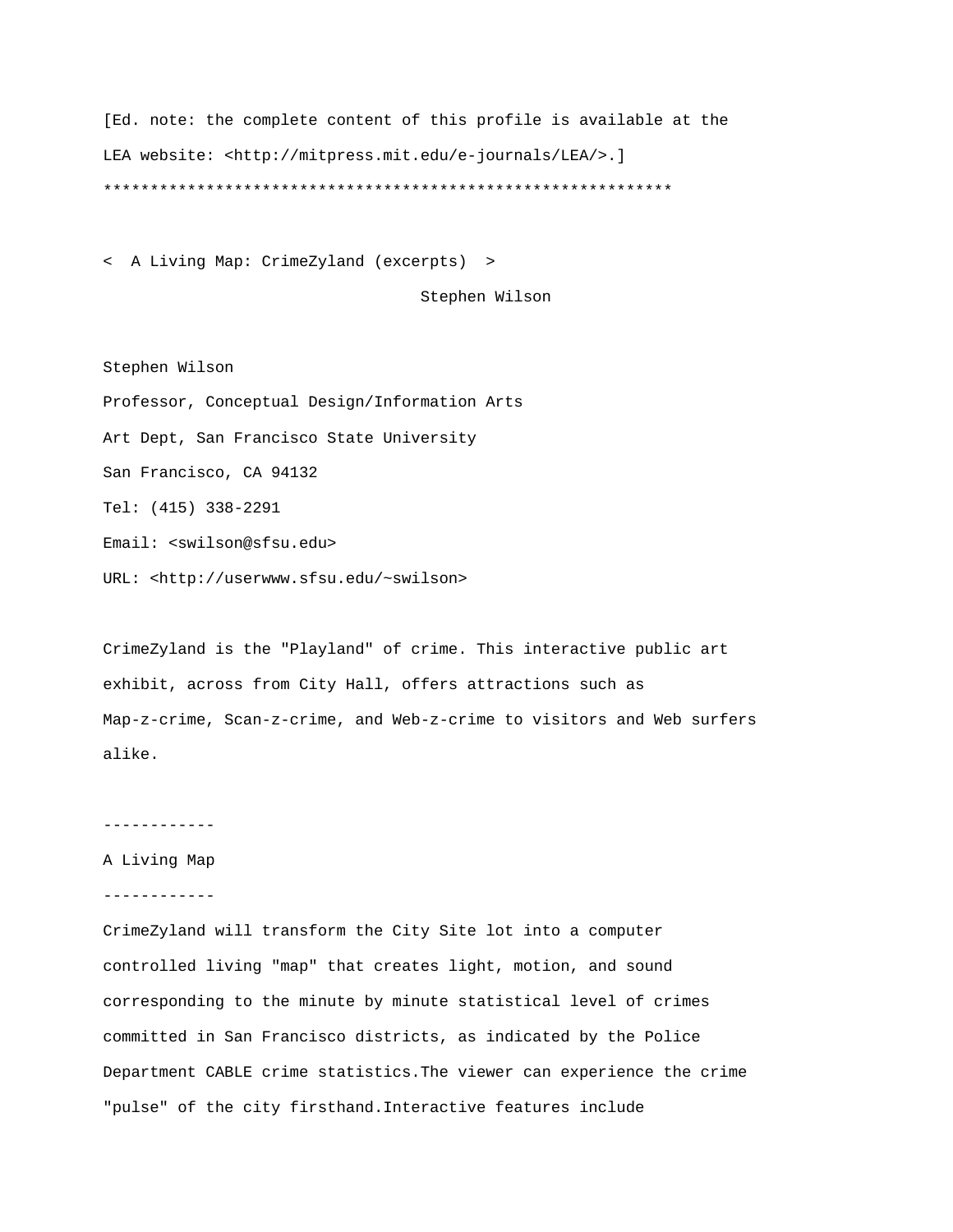"Choose-z-Crime" in which the viewer can direct the the lot to focus on particular kinds of crime, and the "Scan-z-Crime," which allows viewers to hear live police scanner radio.

---------------

Artistic Agenda

---------------

This installation appeals on a sensual level, and also encourages viewers to think about deeper issues:

1. Crime as Entertainment:it questions the media circus created around crime.

2. Deconstructing Crime: What's a crime? Who defines it? What are our prejudices about crime? Are street crimes worthy of more attention than other crimes against the community such as poisoning the bay?

3. Information visualization and access:The installation will use the tools of public sculpture to give viewers intuitive access to this provocative information about urban life.

4. Real vs. Virtual Presence: The installation asks viewers to think about the difference between physical and Internet participation in public events. Some analysts note that because of crime, urban dwellers increasingly engage in "cocooning." This installation offers enhanced control options to those brave viewers who venture out to be physically present.

CrimeZyland is realized under the auspices of San Francisco Arts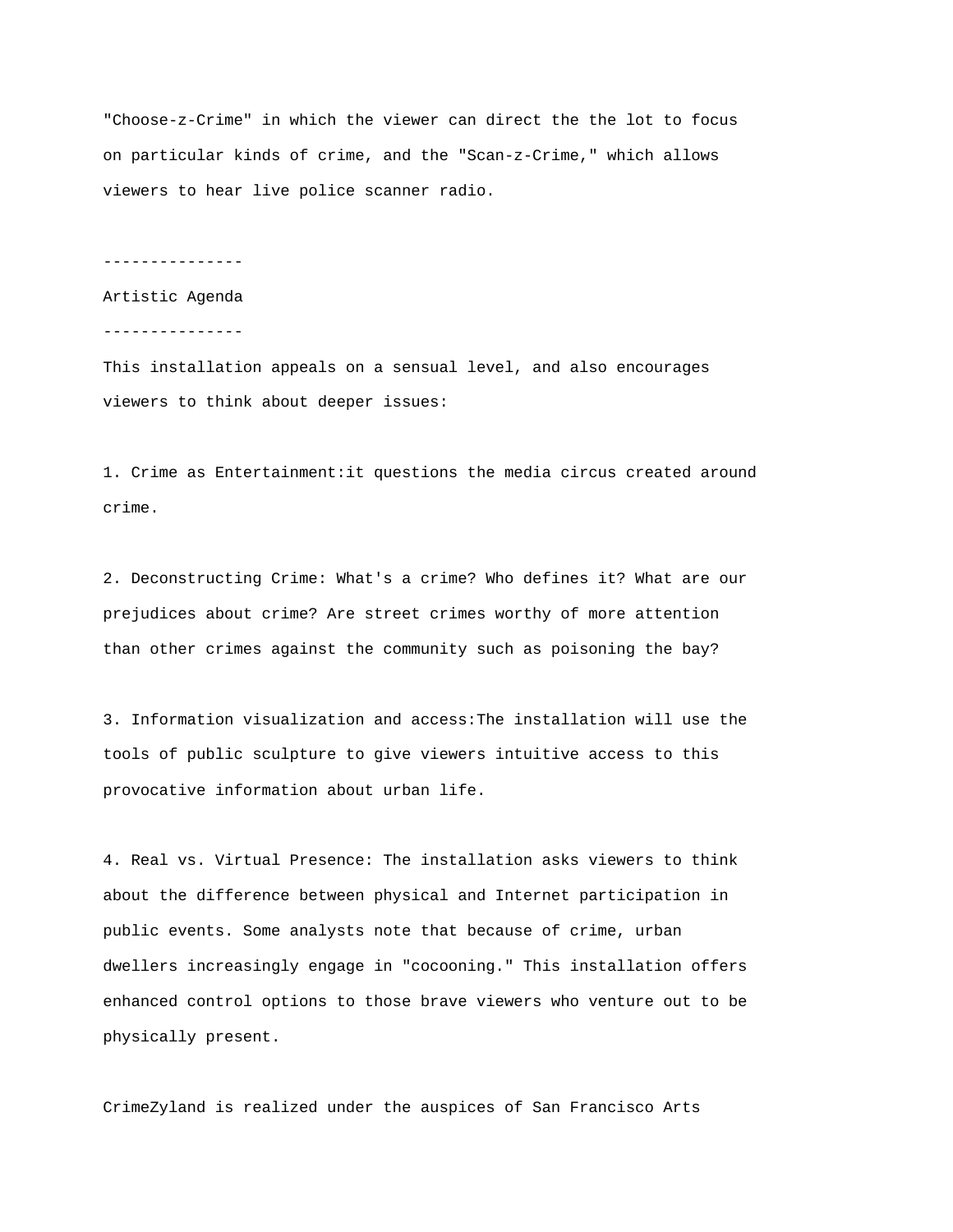Commission Gallery US Exploration: City Site public art seriesthat funds outdoor installations to explore art in the urban context.The City Site space is located at 155 Grove Street across from City Hall. It opens March 6th, 1998 from 4-6 PM and runs 24 hours a day till July 6th.It is available both physically and on the Web.

CrimeZyland is a creation of Stephen Wilson, SF artist and director of Conceptual/Information Arts at SFSU's Art Department.

[Ed. note: the complete content of this profile is available at the LEA website: <http://mitpress.mit.edu/e-journals/LEA/>.]

=============================================================

 | | | LEONARDO DIGITAL REVIEWS | | March 1998 | |\_\_\_\_\_\_\_\_\_\_\_\_\_\_\_\_\_\_\_\_\_\_\_\_\_\_\_|

 $\frac{1}{2}$  ,  $\frac{1}{2}$  ,  $\frac{1}{2}$  ,  $\frac{1}{2}$  ,  $\frac{1}{2}$  ,  $\frac{1}{2}$  ,  $\frac{1}{2}$  ,  $\frac{1}{2}$  ,  $\frac{1}{2}$  ,  $\frac{1}{2}$  ,  $\frac{1}{2}$  ,  $\frac{1}{2}$  ,  $\frac{1}{2}$  ,  $\frac{1}{2}$  ,  $\frac{1}{2}$  ,  $\frac{1}{2}$  ,  $\frac{1}{2}$  ,  $\frac{1}{2}$  ,  $\frac{1$ 

Editor-in Chief: Michael Punt Executive Editor: Roger Malina Managing Editor: Kasey Rios Asberry Editorial Advisors: Roy Ascott, Annick Bureaud, Marc Battier, Curtis E.A. Karnow, David Topper Corresponding Editors: Roy Behrens, Molly Hankwitz, Bulat M. Galeyev

Review Panel: Rudolf Arnheim, Wilfred Arnold, Eva Belik Firebaugh,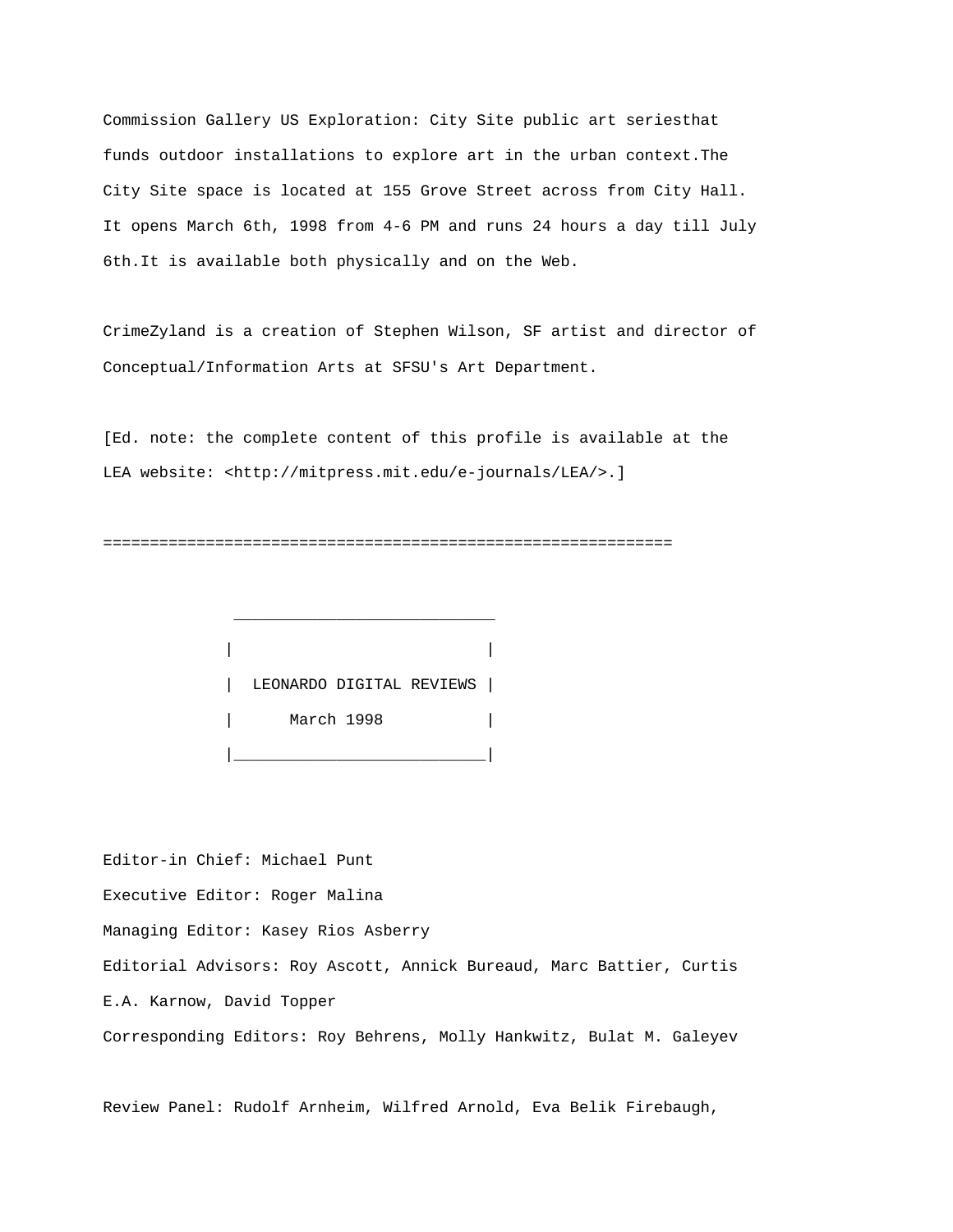Mary Cure, Shawn Decker, Tim Druckrey, Michele Emmer, Josh Firebaugh, George Gessert, Thom Gillespie, Tony Green, Istvan Hargittai, Gerald Hartnett, Paul Hertz, Richard Kade, Patrick Lambelet, Richard Land, Axel Mulder, Kevin Murray, Simon Penny, Clifford Pickover, Harry Rand, Sonya Rapoport, Kasey Rios Asberry, Barbara Lee Williams, Stephen Wilson =============================================================

< Editorial: Art and the Artificial >

Written by Freider Nake

When in February, 1965, the first exhibit of computer art opened at the studio gallery of the University of Stuttgart, Germany, showing a small selection of plotter drawings by Georg Nees, uneasy feelings emerged among the audience. Was this supposed to be art, if it was true that a computer had produced the works? To what extent was the computer the creator? To a considerable degree, the audience consisted of artists from the Stuttgart area. Max Bense, the philosopher who had arranged the show, felt obliged to cool down the disturbance by stressing a distinguishing line between art as a purely human activity, and art produced by computer. The latter he called artificial art (kunstliche Kunst). Thus he coined a new concept.

Now, art has always been artificial, and it is ridiculous to assume anything different. Nowhere in nature do we encounter works of art, and it is only after art has become an important facet of human culture that we discover aesthetics in nature. We discover it by projection and interpretation only. And yet, mirrored by the machine, traditional art appears as if it was natural. In this view, we take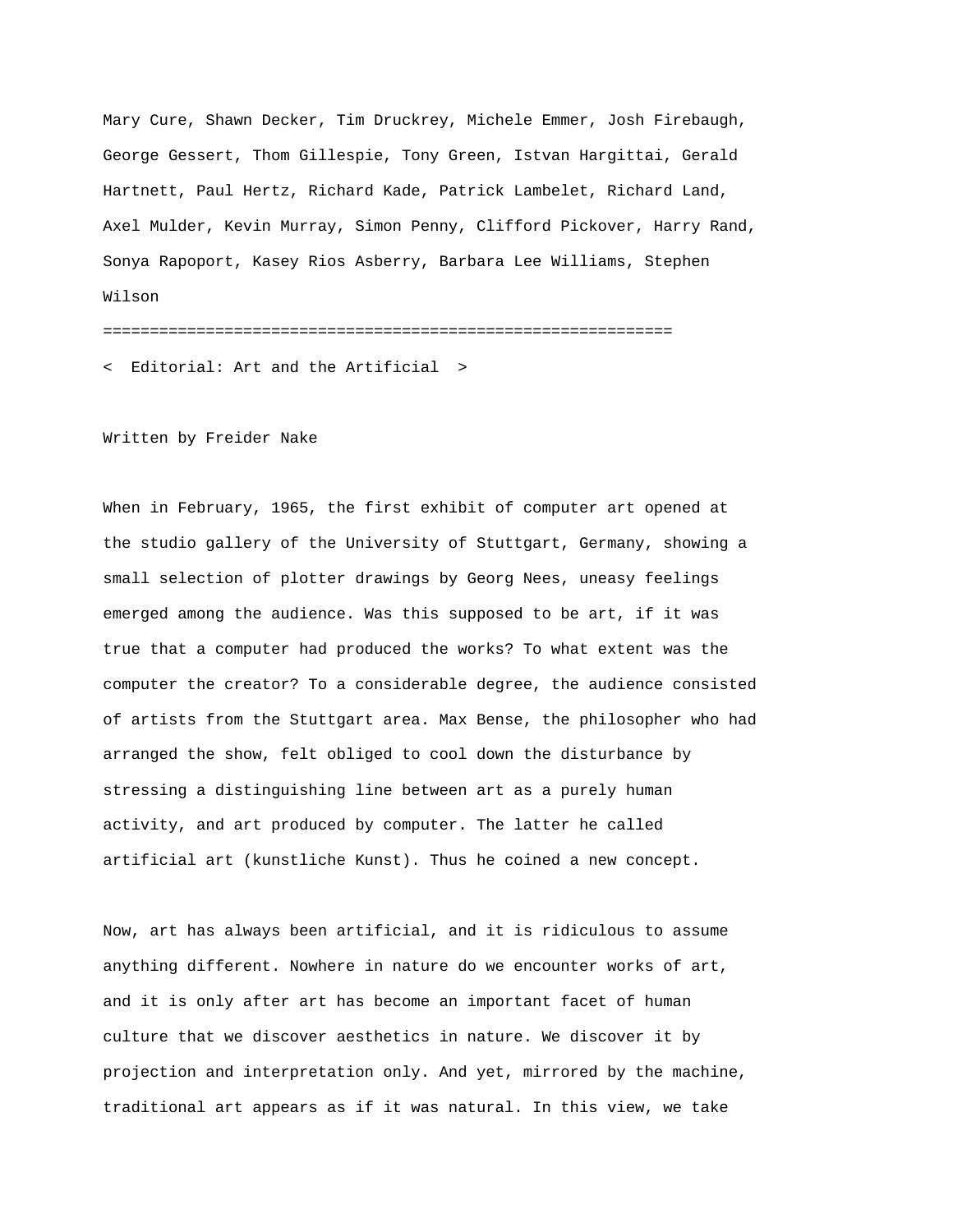what we do without the help of a machine as natural, thus opening up a domain of artificiality for the machine. Artificial art then becomes a synonym for machine art, i.e. art that gets created through a process of partial delegation of human activities to a machine. There is nothing terribly shocking about artists delegating some of their activities to someone else, even if this was delegation to a mechanical or electronic machine. Indeed, many artists have been clever managers in distributing labor to their employees. When software takes the place of the artist or of his helpers, the question of who (or what) is creative shows up: the artificiality of art.

Max Bense much liked the idea of generating aesthetic objects with the aid of computers because this could prove the point of information aesthetics. Information aesthetics was the heroic attempt by Max Bense and Abraham A. Moles to use Shannon's and Weaver's concept of information as the guiding principle for an analysis of aesthetic processes, both analytic and generative. Although, some exciting insight into the nature of aesthetic processes was gained this way, the attempt failed miserably. Nothing really remains today of their theory that would arouse any interest for other than historical reason.

The failure of information aesthetics is due to its most fascinating starting point: the radical idea of an aesthetics of the object. All subjectivism was to be banned from aesthetics. Measure instead of value judgment, number instead of feeling, mathematics instead of psychology. An aesthetics of the object was supposed to produce methods of measuring the object such that a quantitative feature vector would replace the aesthetic object in any matter of value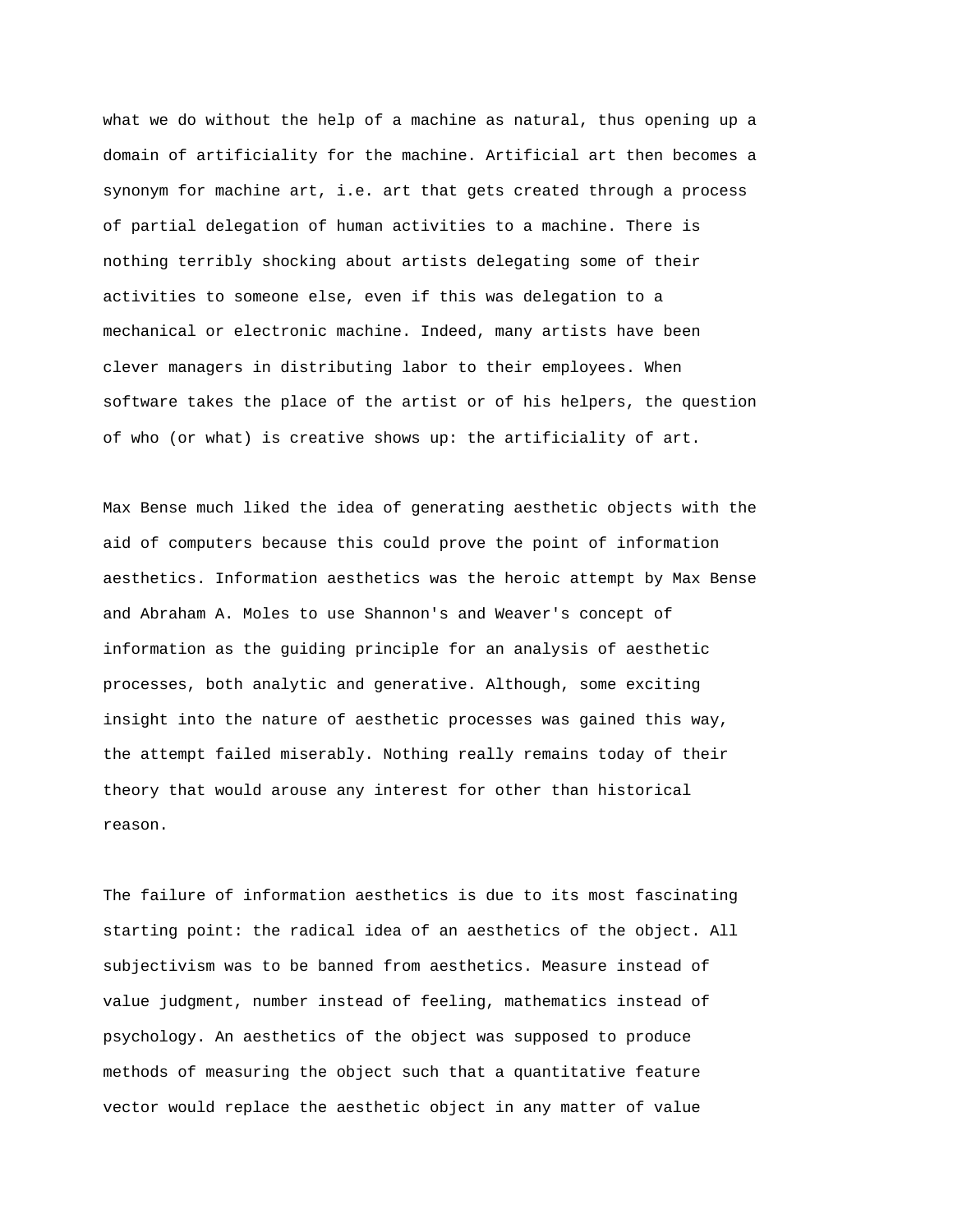judgment. Information aesthetics failed when it became clear that information was no objective measure, but rather a subjective construct. The constructivist notion of information as an emerging quality when systems adapt to their environment, turned information aesthetics into an extreme case of European scientific imperialism.

But one concept remains that was central to information aesthetics: the concept of the aesthetic object as a sign, i.e. as a semiotic entity. This great assumption has tremendously gained in importance. Information aesthetics was turned into a semiotic aesthetics. It borrowed the term and concept of "sign" from Charles S. Peirce. Max Bense was one of the very first in Europe to understand the great importance of Peirce's work for any communicative processes - and art was a process of communication.

A semiotically grounded aesthetics not only opens to the discourse of postmodernism, it also links parts of aesthetics to informatics, which, in my opinion, turns out to be a technical semiotics or semiotic engineering. "Sign" is central to informatics, to aesthetics, and to postmodernism. Postmodernism is the times of enhanced artificiality. Any formalistic approach to aesthetics is capable of addressing only the lower levels of aesthetics. In particular, if computers are to play a role, only computable aspects of aesthetics may be addressed.

Treating any real process by computer pre-supposes three reductionistic steps: a semiotic transformation of things to signs, a syntactic transformation of signs to "representamens" (Peirce's concept), and an algorithmic transformation of representamens to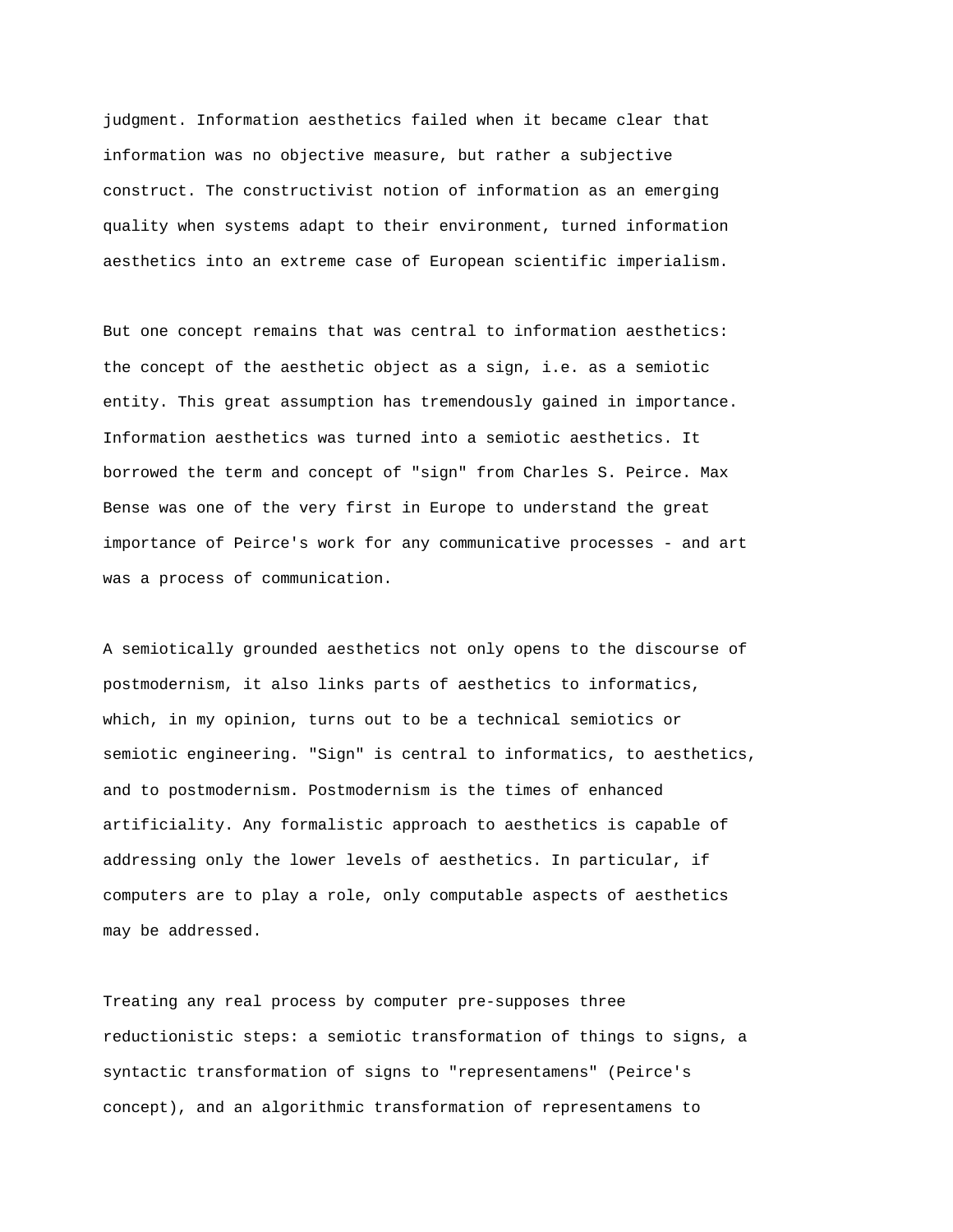computable structures. On the other hand, this very process of reductions opens up the field of aesthetic semioses for new algorithmic works, and thus for a new kind of aesthetic experience. The field of algorithmic semioses is still to be explored aesthetically, both on the analytic and generative levels. An aesthetics of algorithmic semioses is more likely to produce interesting results for sequences of objects than for individual objects. Its genuine realm is the small difference between two pictures, and thus the animated film sequence, more than the single great painting on the wall. In an oversimplification of computer art, we may identify two transformations occupying the artist. The first type of transformation takes the world as it is given, and produces an aesthetic sign by abstraction. The second type of transformation takes the world as it is thought up, and produces an aesthetic sign by concretization. The first transformation takes our bodily experience of moving in time and space as its starting point. The second starts out from our experience of dreaming and thinking. The first type, the abstract one, is exemplified by Harold Cohen, the British in the West of America. The second type, the concrete one, is exemplified by Manfred Mohr, the German in the East of America.

Virtuality is not the opposite of reality. It is part of reality! Virtual reality is the semiotic domain of reality. Actual reality is the corporeal domain of reality. We now encounter signs in the state of algorithmic semioses. This is a new aspect of art, and of the sciences as well. It is a fascinating, yet grossly overrated, aspect. It causes rather stupid speculation about the self-determination of the machine. It is wise to remain relaxed. We tend to interpret the world by projecting our currently most beloved artifact onto it, and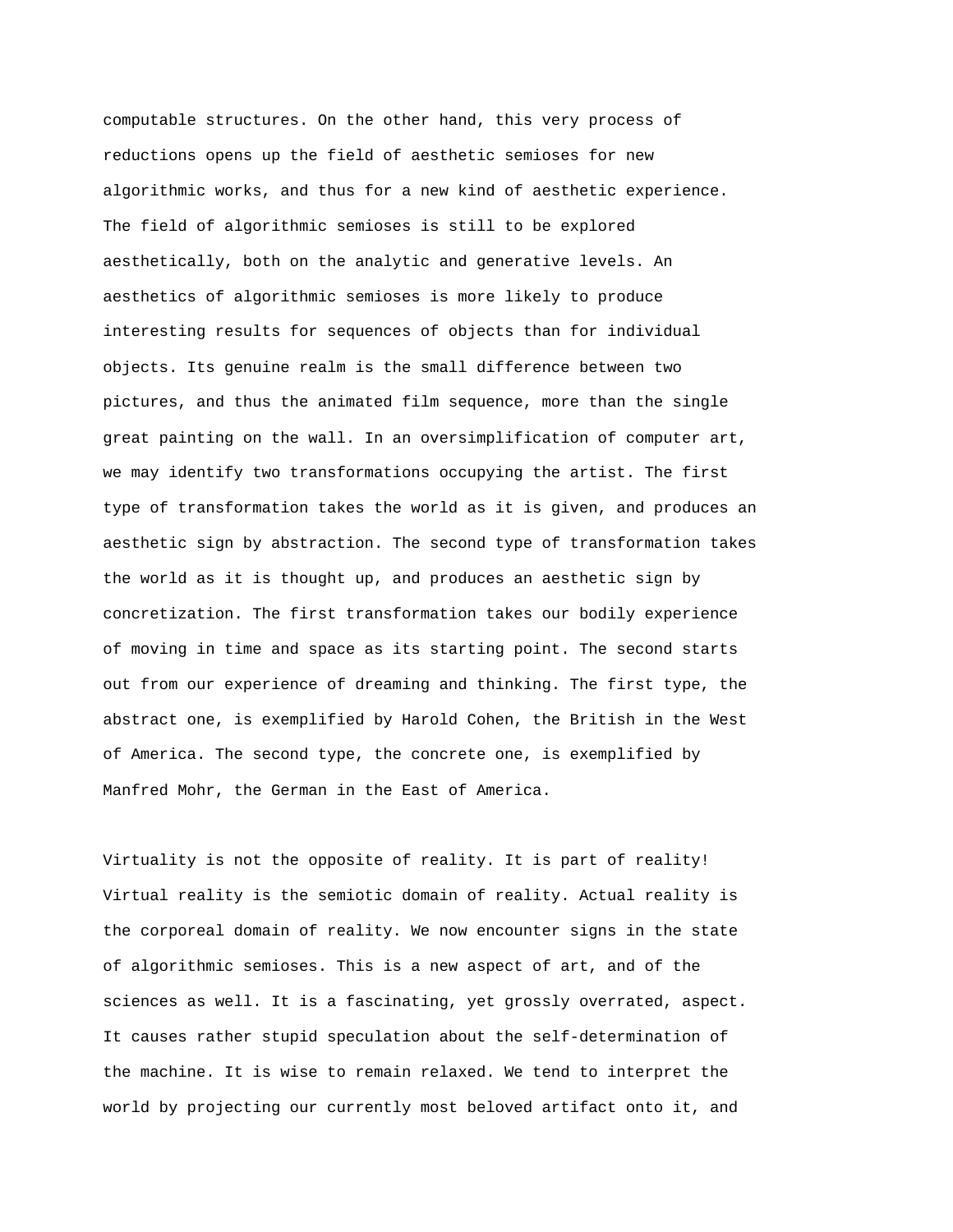then to interpret the artifacts by projecting ourselves onto them. This turns things and relations upside down. I prefer to identify signs on the computer as signs of a new type: calculated and calculating. Signs on the computer themselves become sources and sinks of signs. This makes us wonder what they really are. Agents?

============================================================= < Exhibition Review: documenta X and Its Media Concept >

Kassel, Germany 1997

Reviewed by Sabine Fabo Email: <leo@mitpress.mit.edu>

There has been much criticism about this year's documenta X, especially with regard to its reluctance towards an expressive, opulent art that might appeal intensively to the senses. Thus painting or sculpture play a minor role in the exhibition whereas art reflecting its mediality stands in the focus of curator Catherine David's concept.

The scepticism towards the materiality of art becomes obvious in one of the central rooms of the main exhibition building, the Fridericianum, where the German painter Gerhard Richter, acknowledged for his variety of different styles in paintings, ranging from photorealistic realizations to large abstract formats, is only presented with Atlas, his private photo archive that is closely connected to both his work and his biography. The subjective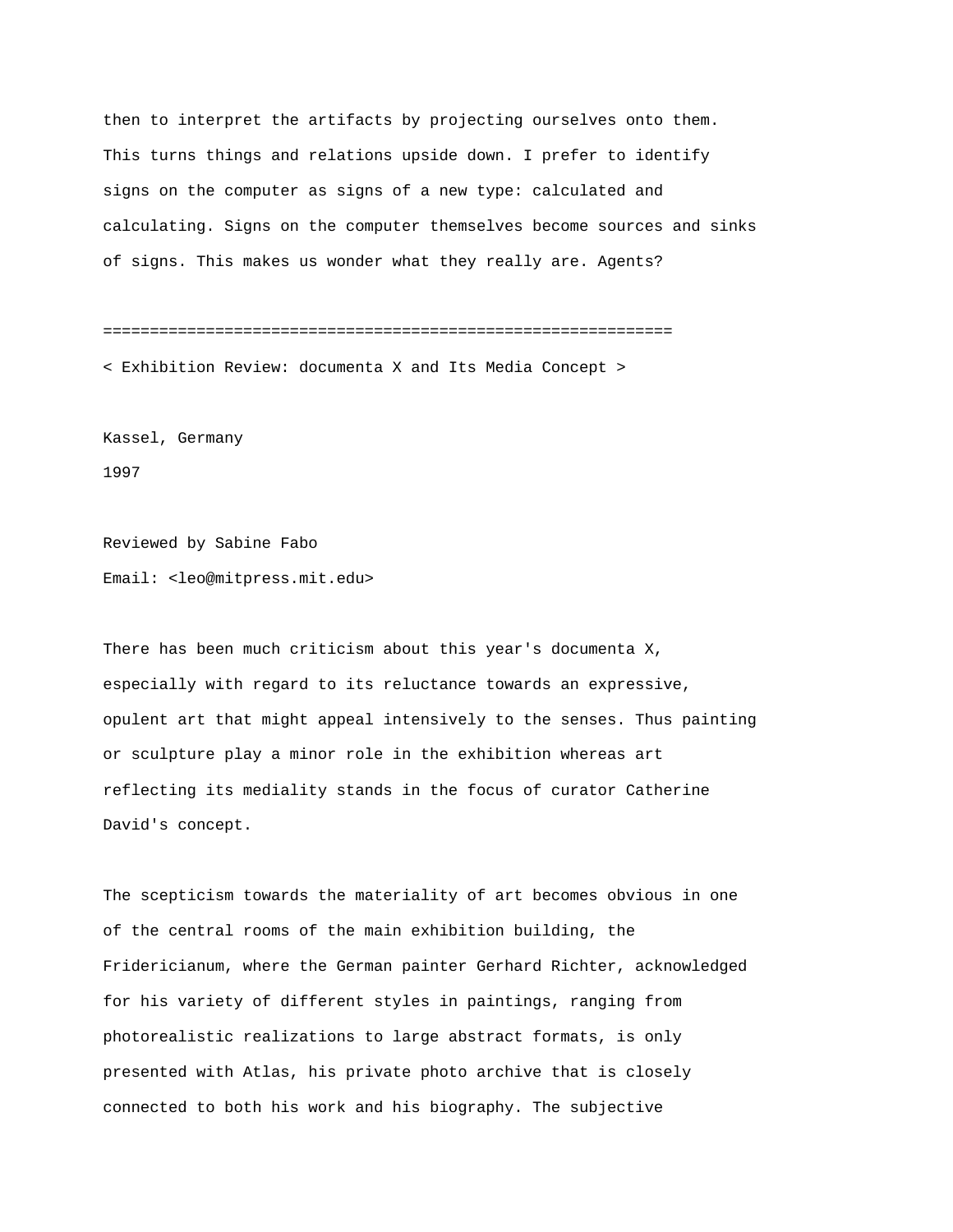collection of private snapshots and reproduced cut-offs from the press has served the artist as inspiring raw material over a period of three decades. It constitutes a basis of already mediated images from which the process of painting as another transformation of media images is developed. The paintings as results of these exploration are absent, which somehow characterizes the concept of Catherine David: the complex process of image-making is focused and favored against the idea of the merely aesthetically pleasing perhaps comforting results of a closed work of art.

The immediacy of art and its spontaneous impact on the viewer is always questioned, the exhibition is devoid of any unmediated approaches towards art. The world seems to have become too complicated to follow a simple pleasure principle. David's concept couples mass media as well as new electronic media with entertainment and Guy Debord's notion of a "society of spectacle," against which she endeavors to establish a critical discourse. The idea of artists' experiments and explorations of new means of expression in the field of the electronic is rather ignored. Consequently David tries to avoid any commercial involvement both in the art market and entertainment industry. Oddly enough, it was this strategy that has brought documenta X an enormous public awareness; the culture industry has embraced and encapsulated most willingly an approach that was originally meant to criticize the very system.

The "political and aesthetical inquiry" David intends to undertake is also reflected in the catalogue's title "poetics and politics," the main assumption being that under the signs of globalization experience can only be gained in fragments. There are no central perspectives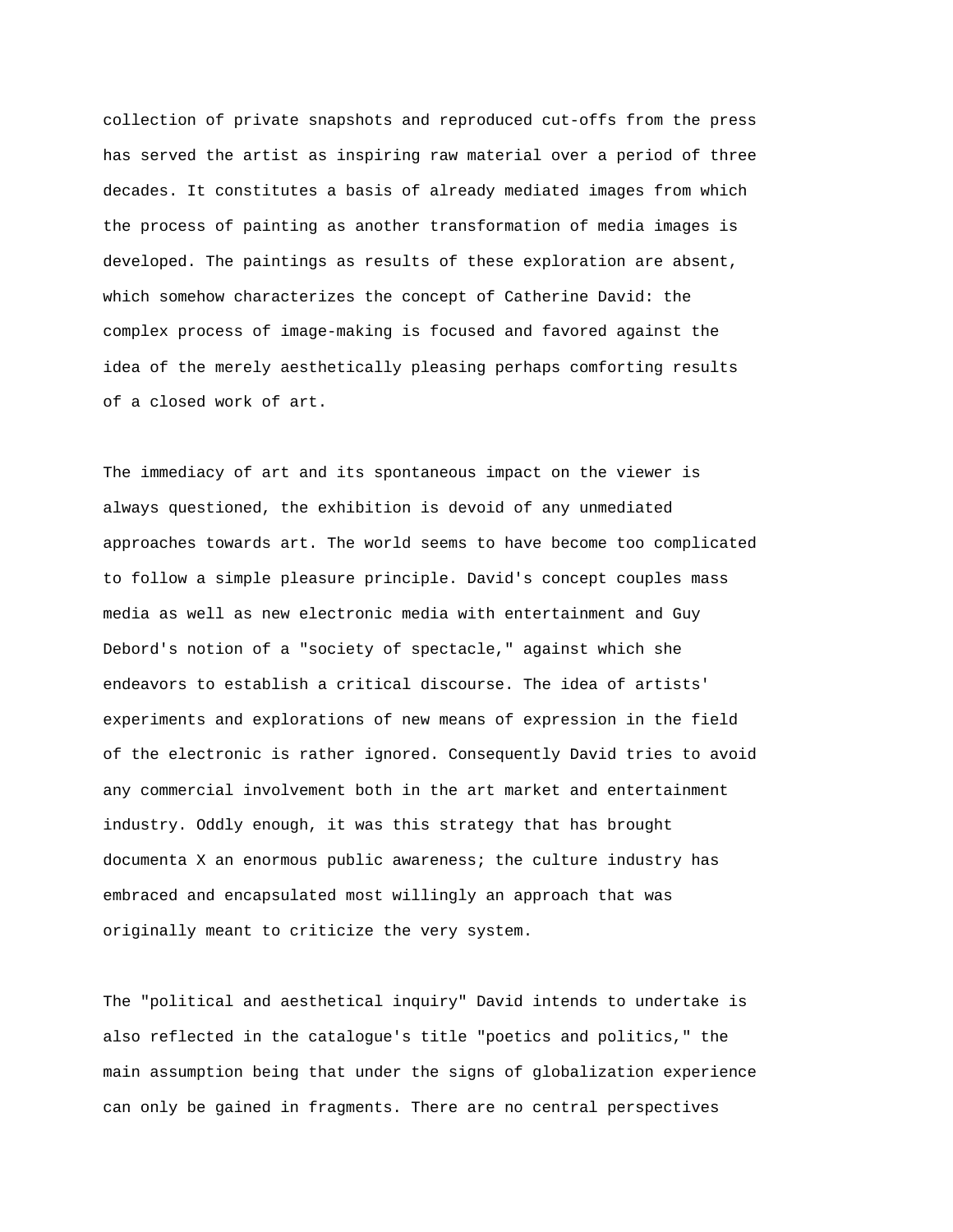offering a complacent, holistic view of the world. The rejection of a single, all-prevailing view is central to the exhibition, instead the notion of the periphery is emphasized against the center. Urban structure has become a metaphor for actual modes of perception as well as for the social framework embedding and contextualizing art. Architects with their concepts of social city structure, theories on urbanism, social networks and global economy are crucial to David's outlook on the state of modern society and culture. Rem Koolhaas in particular seems to have inspired vast parts of the exhibition. His concepts for the Pearl River Delta in China are reproduced as huge wallpaper which contextualizes the exhibition rooms in some areas. Koolhaas' concept of urbanism, overwhelmingly formulated in his book S, M, L, XL, has been quoted in the catalogue as structural metaphor. Earlier critical utopian positions like those of Aldo van Eyck, Archigram's design for flexible, almost organic cities in the sixties, or the early Hans Haacke are reemphasized and put into an actual contextualization.

Despite the clearly defined concept of art experiencing different kinds of mediation, documenta's approach towards media cannot avoid ambivalence. The highly ambitious theoretical claim is not convincingly reflected in the medium of the exhibition itself: leaving out the Internet projects with their emphasis on the urban metaphor, media art or electronic art as such is only very sparely presented. There is a video installation by Jordan Crandall, "Suspension," that explores different roles of the observer who himself is being observed by the machine. Another multimedia installation, "Poetics Project," is presented by Mike Kelly and Tony Oursler.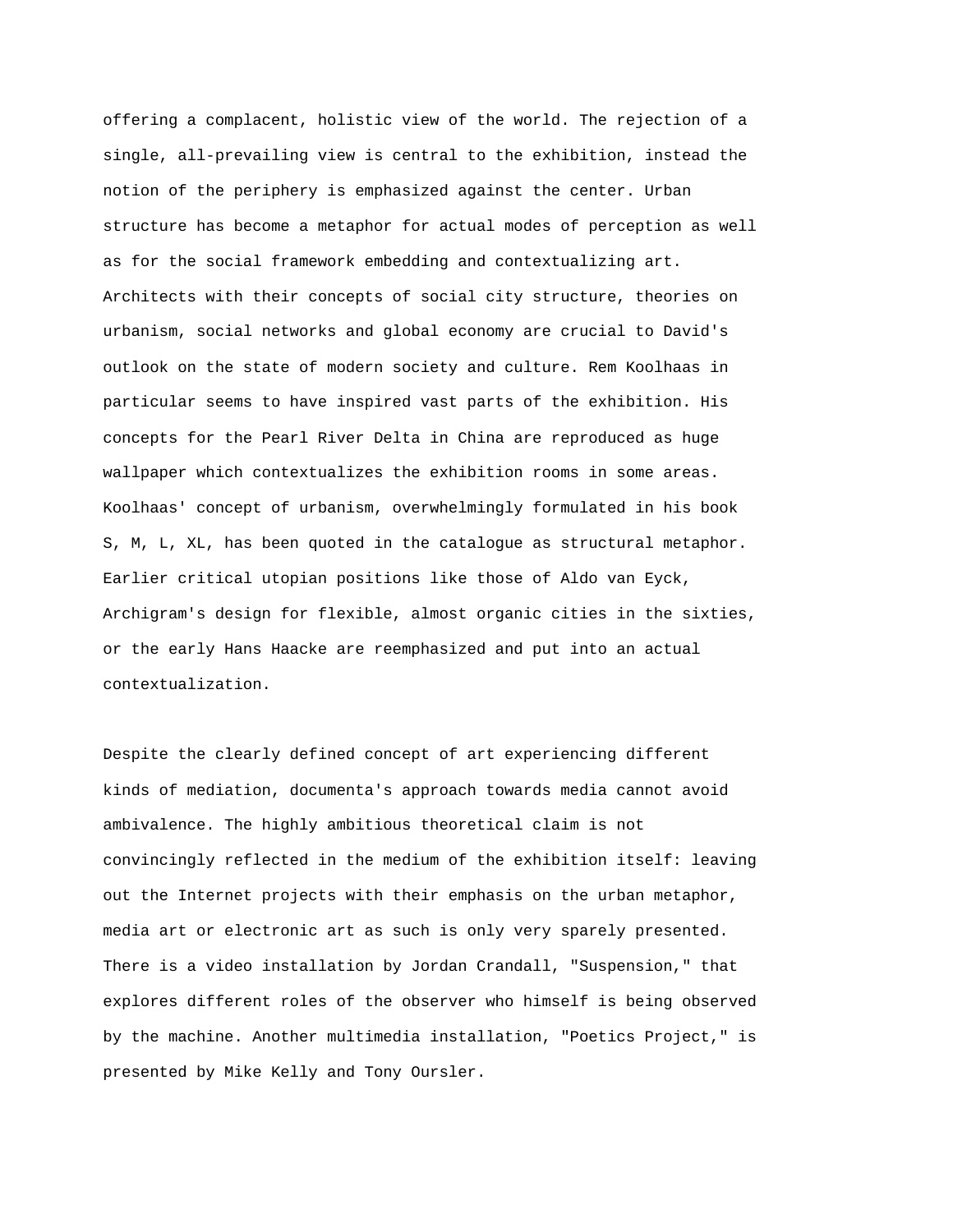The organizers want to distance the exhibition from playful multimedia presentations and the associative spectrum of computer games. Yet it is difficult to free oneself from the impression that interactive art is unspokenly submitted under the same category as computer games. The absorption and embrace of the audience, which are generally associated with computer games, is probably regarded to be too charmingly seductive to be trusted. The hype about interactivity is obviously refused, instead the more distanced mode of critical observation becomes one of documenta X's key concerns. These underlying presuppositions lead to a certain neglect of the state of the art of media art, especially those forms of art that involve digital media.

Thus media is present as communication metaphor and guiding principle of the documenta, but media are not focused in a more direct and outspoken way in the exhibition, as could be observed, for example, at the documenta 6 in 1977, where photography, video art, performance art penetrated the official presentation, or in 1987, when video sculpture played a dominant and somehow provocative role in the documenta 8 exhibition.

[Ed. note: text omitted, see below]

The procedural shift from focusing the work of art itself to the process of reception and producing, that has been reemphasized by digital art, can also be observed as one central metaphor of the documenta X, but with the result, that procedural qualities can mostly be observed in the structure of the exhibition itself, not so much in the works presented. Advanced media art, that has become quite familiar at media festivals, has almost been neglected. In contrast to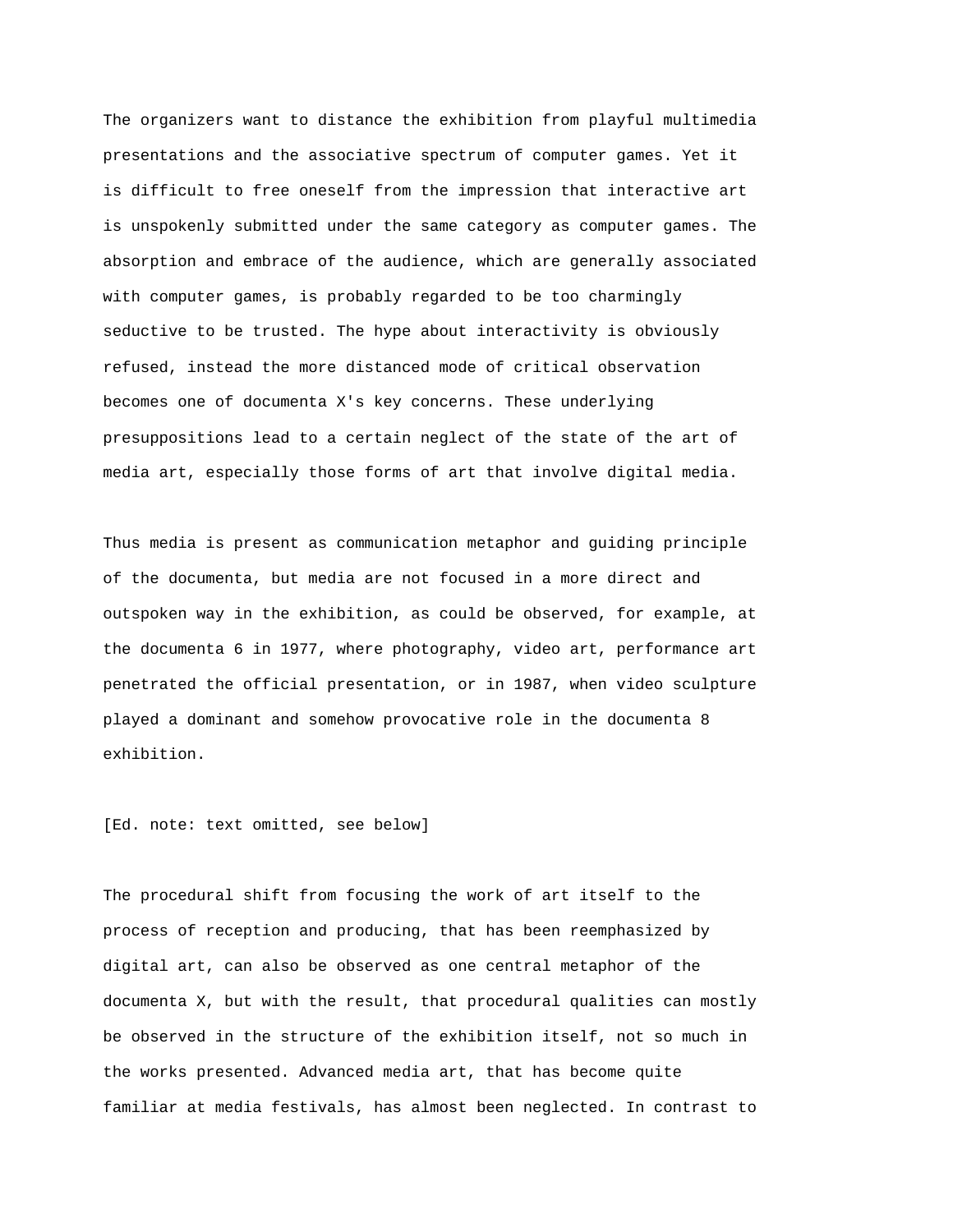other documentas presenting new developments in media art, documenta X harks back to older positions. Fatigued by the popularity of new media, this year's documenta introduces a rather traditional concept of criticism that is rooted in the early 70's with its criticism of media and their role of collaborating with institutions of power. A media concept that claims to reflect and criticize actual positions of the state of the art without considering important fields of artists' exploration and experimentation in the field of the digital and electronic cannot avoid taking a rather ambiguous position.

[This review has been abbreviated here and may be read in entirety online at <http://mitpress.mit.edu/e-journals/Leonardo/ldr.html>, Choose Issues/March 1998] =============================================================

< Book Review: A Short History of the Shadow >

Victor I. Stoichita London: Reaktion Books 1997 ISBN 1-86189-000-1

Reviewed by Roy Behrens Email: <ballast@netins.net>

In the 18th century, when Italian Jesuits went to China as missionaries, they were surprised to find that Chinese artists understood but rarely used linear perspective. Nor did they include shadows, because, the Jesuits reported, "they looked like smudges on the face." Shadows are pictorial ephemera; the painting's subject is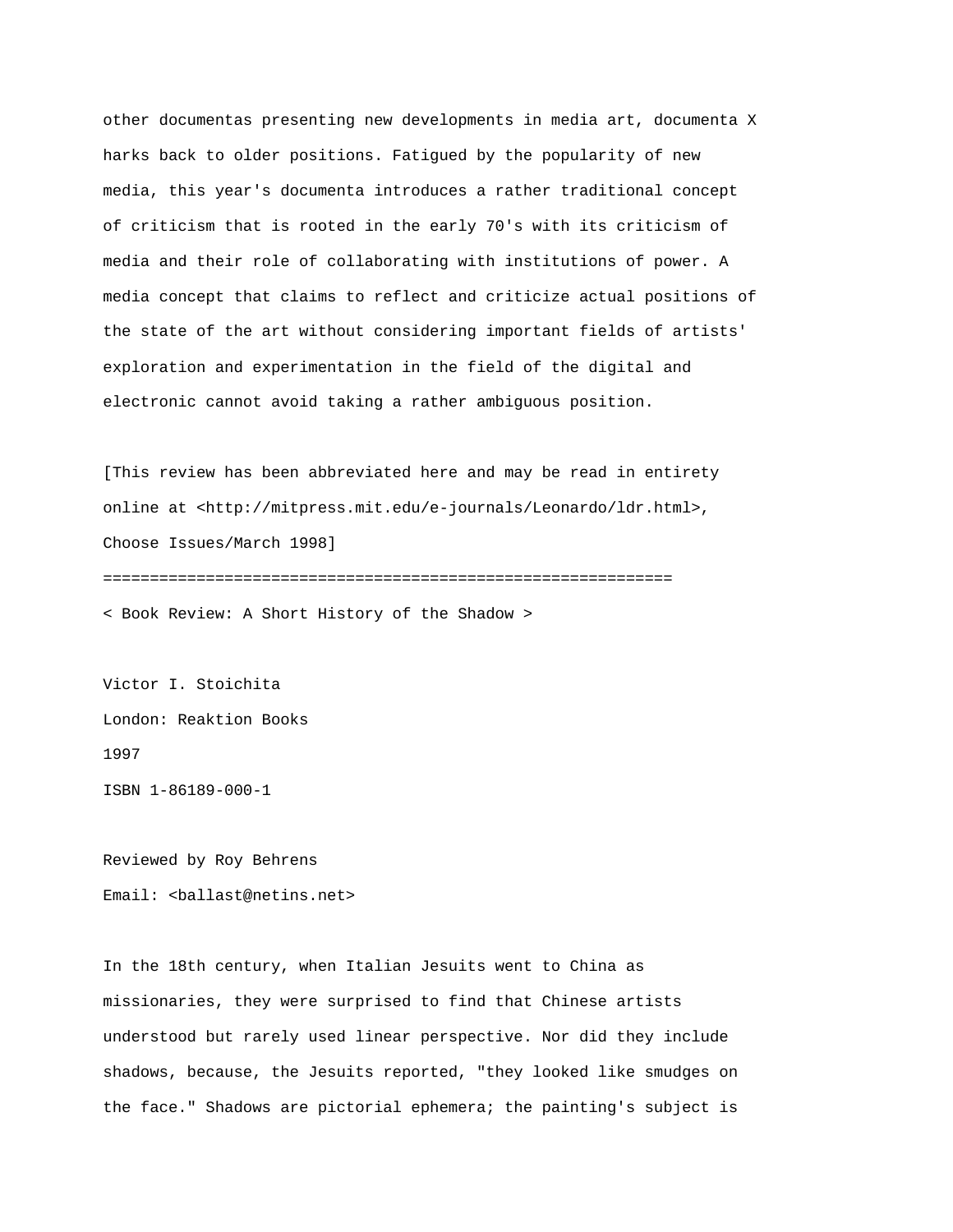paramount, while shadows are incidental. We often take shadows for granted, but only since the Renaissance have they been portrayed systematically. This is one of several books in recent years to examine the art historical and symbolic significance of shadows. Wellillustrated and clearly written, "A Short History of the Shadow" opens with the shadows in Plato's cave and Pliny's assertion that painting began by tracing silhouettes, moves through and beyond the Renaissance, and concludes with a too brief account of their use in this century by Marcel Duchamp, Francis Bacon, Joseph Beuys, and others.

(Review reprinted from Ballast Quarterly Review, Vol 13 No 2, Winter 1997-98)

============================================================= < Book Review: Road to Pleiades and Crystal of Aquarius >

Yury Linnik Road to Pleiades: Russian artists-cosmists Petrozavodsk:Svyatoi Ostrov (Saint Island) 286 pp.,1995 [in Russian] ISBN 5-87339-024X.

Yury Linnik Crystal of Aquarius: Book about the Artist B.A.Smirnov-Rusetsky Petrozavodsk,231 pp.,1995 [in Russian] ISBN 5-87339-028-2

Reviewed by: Bulat M.Galeyev, Email: galeyev@prometey.ksu.ras.ru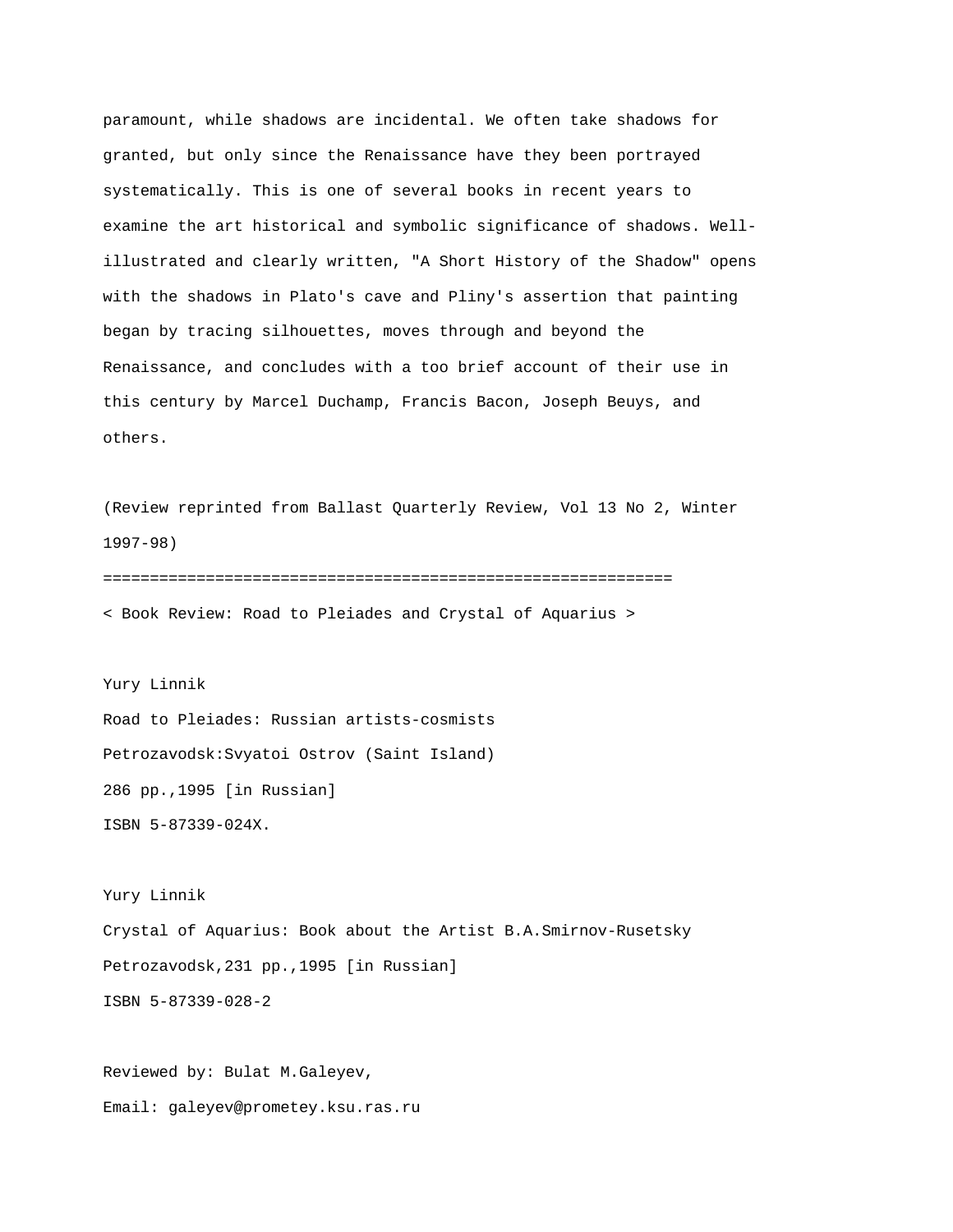Yury Linnik, the author of the above-mentioned books is well-known to Leonardo readers. He participated in the Termen's column of LMJ (vol.6, pp.70-71, 1996). A little earlier, his information about the Museum of Cosmic Art was published in the Prometei special issue of Leonardo (no.5, pp.337-338, 1994). He planned to establish this museum using as the base his collection of works of artists-cosmists from the group Amaravella. Unfortunately, the museum with its hundreds of canvasses and graphics is quartered still in the small flat of Yu.Linnik in Petrozavodsk, while his achievements in the field of cosmic art become known for wide public from his numerous publications in the Press House Svyatoi Ostrov (Saint Island) which (alas!) also quartered in the same two-room flat; in spite of all these difficulties, Prof. Yu.Linnik publishes only his own works! During the years of perestrojka he published, presumably, about one hundred different works such as an anthology of verses, fantastic prose, and books about all basic religions of the world. Moreover, even his personal newspaper 'Yury Linnik' has appeared!

There may arise a question: is, perhaps, our respected doctor of aesthetics a graphomaniac? But if it is so, it is a special kind of graphomania, graphomania of the man who is awfully glad that there is not any censorship anymore and that anyone can write and publish all things to one's heart's content! The main thing is that he can now freely tell about his favorite artists-cosmists from the group Amaravella which appeared in the post-revolutionary Russia of the early twenties; later, in Stalin's times, the group was dissolved and consigned for a long period of time to oblivion.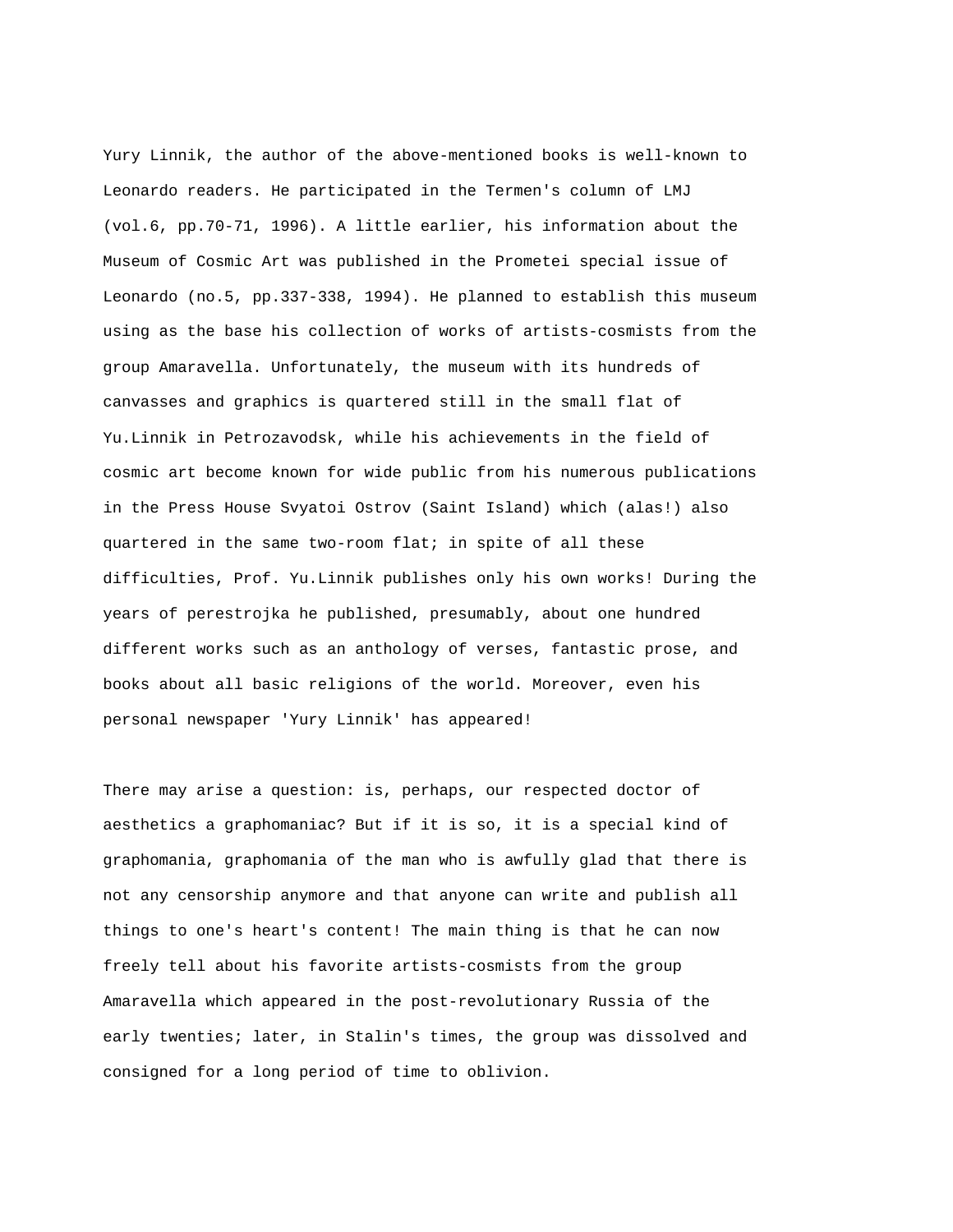These artists were far ahead of their time and their creation was based, on the one hand, upon the scientific-philosophic ideas of Russian scientists-cosmists such as N.Fyodorov, K.Tsiolkovsky, V.Vernadsky, and A.Chizhevsky; on the other hand, they follow the lines of artistic searches of such outstanding people as N.Rerikh, V.Kandinsky, M.Churlenis.

For the first time, Yu.Linnik has acquainted himself with the creative work of Amaravella representatives at the conference Light and Music in Kazan in 1975, where the works of such artists as V.Chernovolenko and A.Sardan were exhibited. It was these artists creative activity that Yu.Linnik described in his first Amaravella publications. It is worthy to note to the point that he has managed to publish a number of papers and articles in Kazan (as far back as in Soviet times).

In 1993 he published the excellent album "Sonata of Orion;" the book tells about the artist-cosmist V.T.Chernovolenko. In 1995 two books about Amaravella appeared simultaneously.

The first book tells about the Amaravella group and its genetic links with abstract art, music (Wagner, Skrjabin), and ideas of artistic synthesis. One of the sections in this book is devoted to the Amaravella founder P.Fateyev (1892-1971) who pioneered in the field of cosmic painting in Russia. Two other separate sections tell about the creative works of A.Sardan (1901-1974) and the tragic fate of S.Shigolev (1895-1942?) who perished no one knows where nor when after his arrest by punitive organs of NKVD.

Yu.Linnik has prepared the separate monographic essays on the life,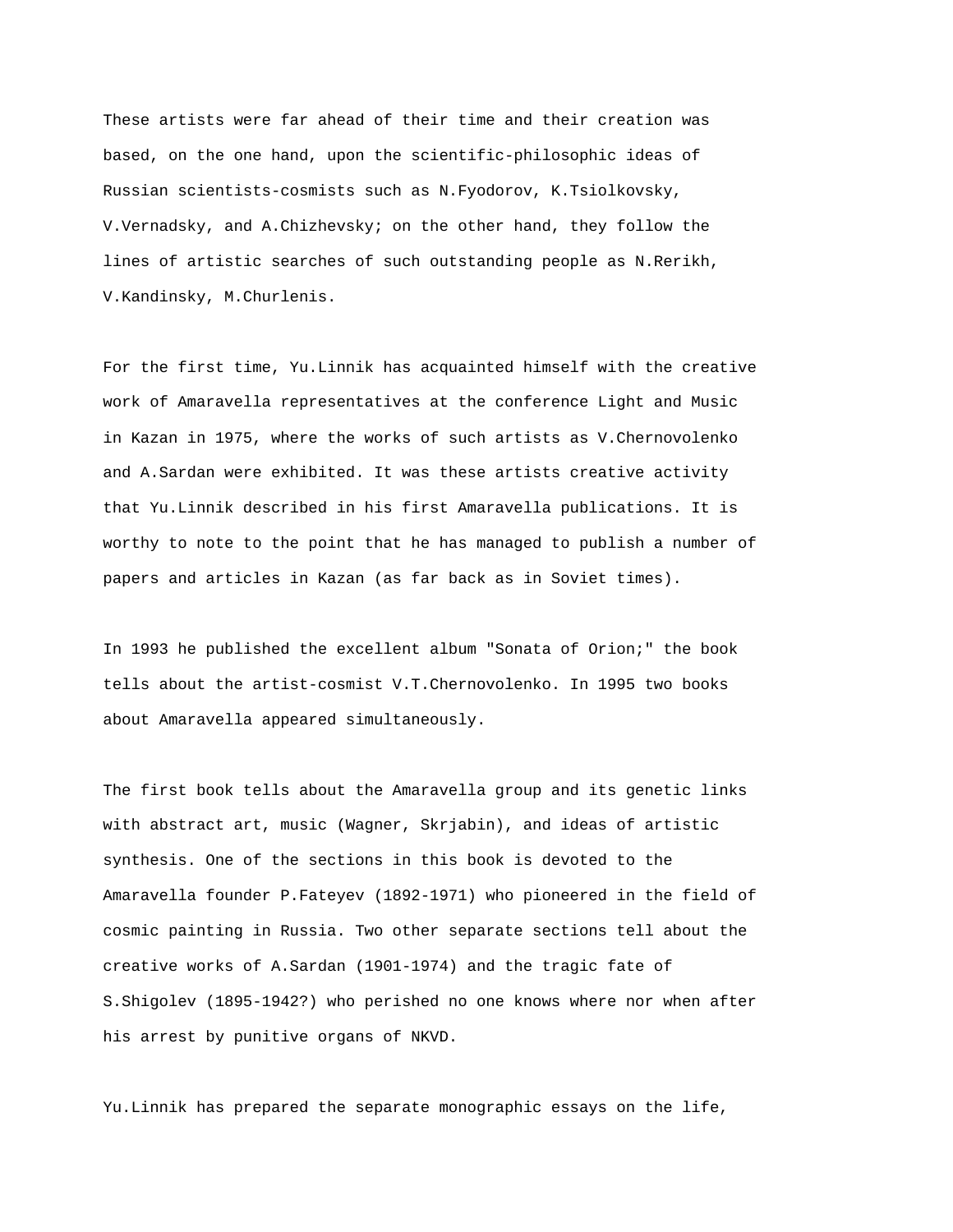world outlook and creative activity of these artists. At the end of these essays he puts his own fantastic story whose scene turns a reader's mind to the future and describes the ideas and creative activity of each of these artists. What is more surprising, Yu.Linnik has written a special poetic hymn of praise for each of these artists! The book has a great number of color and black-and-white illustrations.

The second book is also issued in a similar unexpected publishing genre; it is entirely devoted to one of the Amaravella members, B.Smirnov-Rusetsky (1905-1993). Among the members of the group, he is probably, the most subtle, transparent, exquisite and philosophic in character and creative activity. In my opinion, his works are similar to those of N.K.Rerikh whose name was planned to be assigned to the Museum of Cosmic Art in Petrozavodsk (I believe that the name of N.K.Rerikh is well-known to Leonardo readers, since for a long period of time he lived and actively worked abroad in India and visited the USA and France, where he spoke before the public with pacifist and uniting statements about the necessity to establish UNO and UNESCO).

We can hope that this review will make it possible for a reader to gain a closer acquaintance with less-known artists from the Amaravella group, and, together with it, to learn more about the theorist and publicist of cosmic art, Yu.Linnik. For those interested in a closer acquaintance with his works and creative activities, or to get his books, I give (with his permission) his address: Yury Linnik, Volodarsky Str,1,fl.58, 185003 Petrozavodsk, Russia.

=============================================================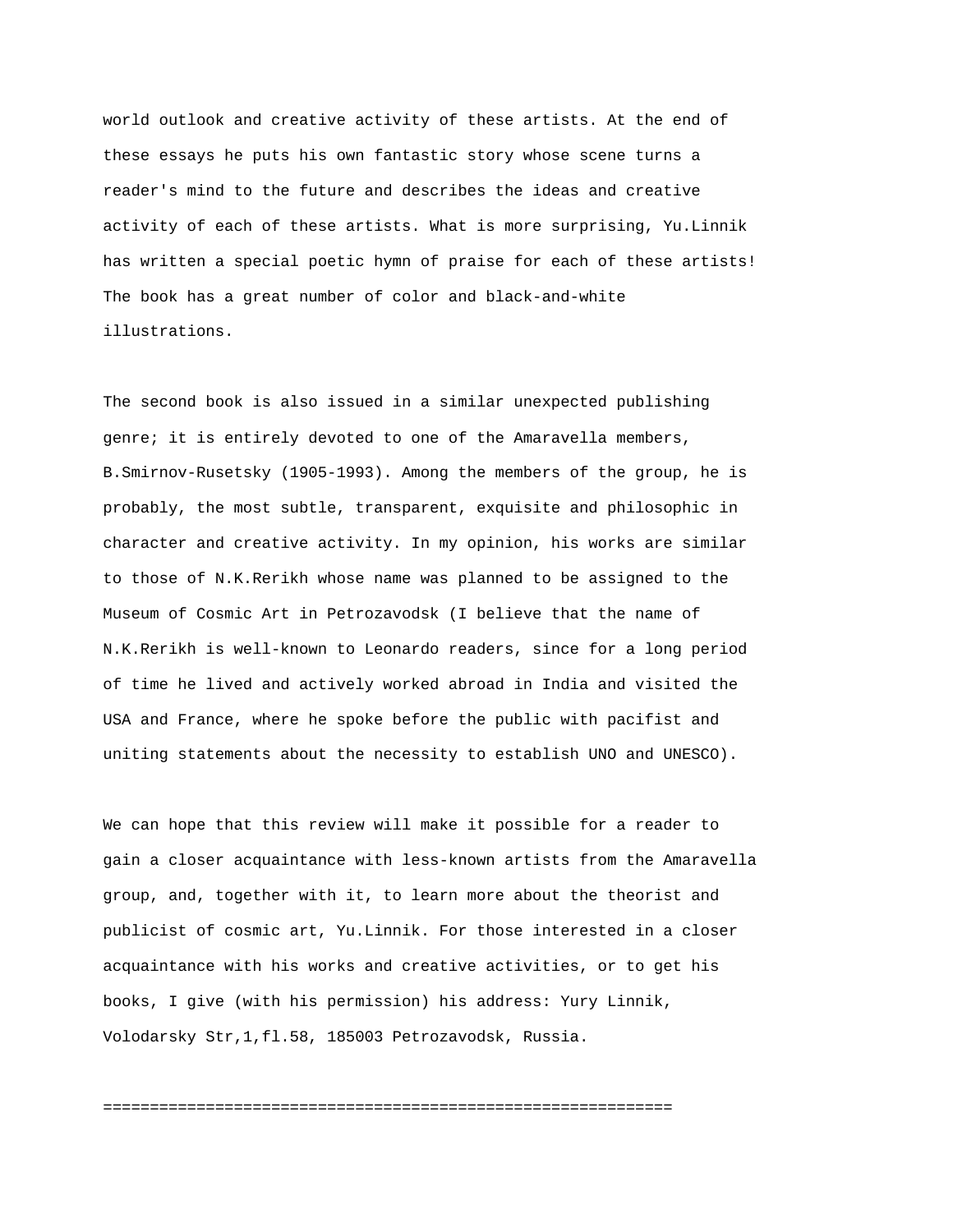< Digital Review Notes >

Read the full versions of these and other reviews of digital media, arts, sciences and technology writing at the LDR web site:

<mitpress.mit.edu/e-journals/Leonardo/ldr.html>

Authors, artists and others interested in having their (physical) publications considered for review in Leonardo Digital Reviews should mail a copy of the publication to:

Leonardo,

425 Market Street San Francisco, CA, 94107, USA.

Event and exhibit organizers, and authors of virtual/electronic publications and events interested in having their event reviewed should send information in advance electronically (only) to:

<ldr@msp.sfsu.edu>

Unsolicited reviews are not accepted by LDR.

\_\_\_\_\_\_\_\_\_\_\_\_\_\_\_\_\_

=============================================================

|  | PUBLICATIONS |  |
|--|--------------|--|
|  |              |  |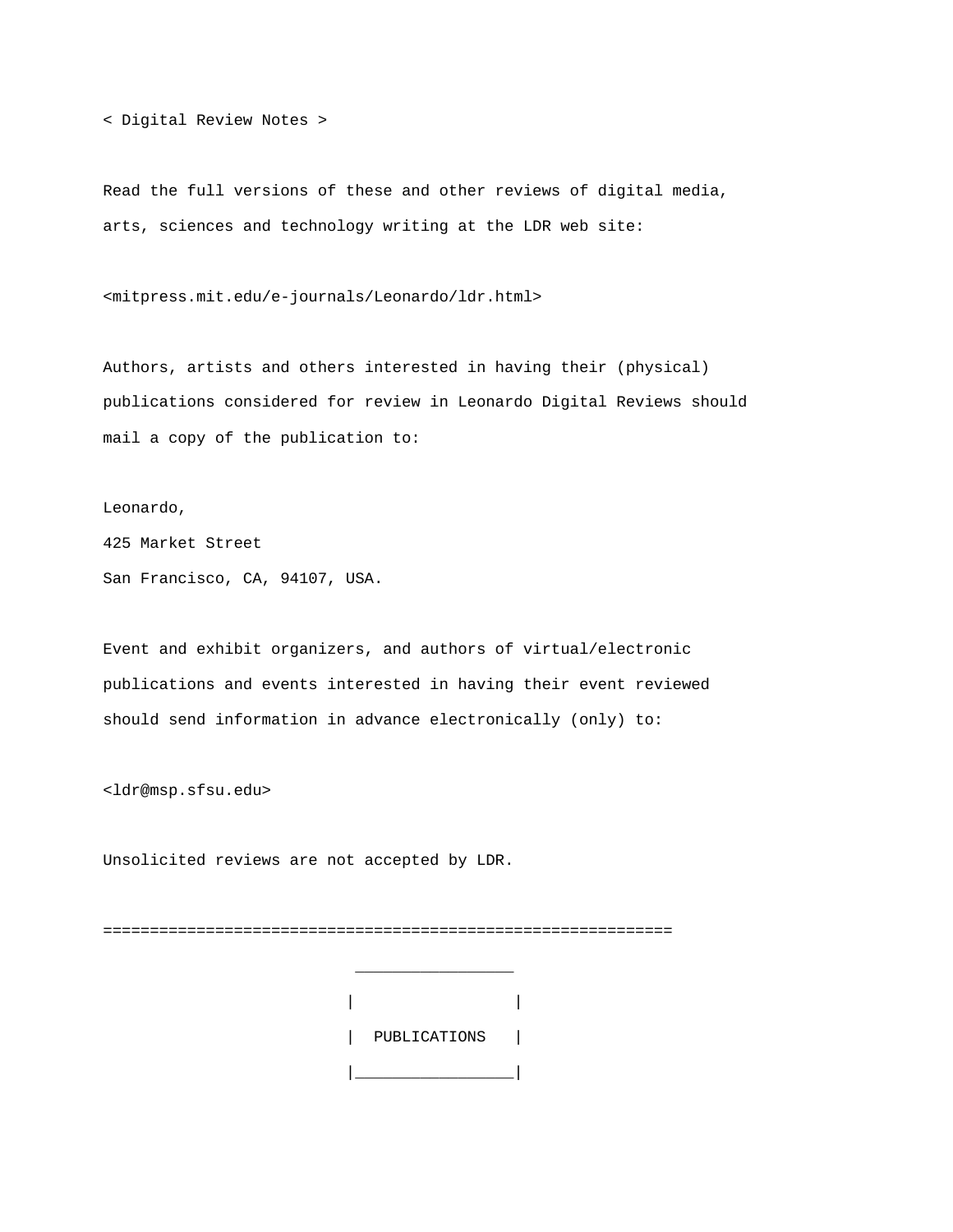=============================================================

< Composing Interactive Music:Techniques and Ideas Using Max >

Composing Interactive Music: Techniques and Ideas Using Max Todd Winkler MIT Press Cambridge, MA, USA ISBN 0-262-23193-X 368 pp., incl. CD-ROM \$50.00 (cloth)

For orders, please contact MIT Press at:

Tel:1-800-356-0343

Email <mitpress-orders@mit.edu>

URL: <http://mitpress.mit.edu/book-home.tcl?isbn=026223193X>

"Beyond a clear and thorough introduction to Max programming, Todd Winkler's Composing Interactive Music presents and explains a comprehensive theoretical framework encompassing the major issues in the field."

> -- Robert Rowe, Music Technology Program, New York University

Interactive music refers to a composition or improvisation in which software interprets live performances to produce music generated or modified by computers. In "Composing Interactive Music," Todd Winkler presents both the technical and aesthetic possibilities of this increasingly popular area of computer music. His own numerous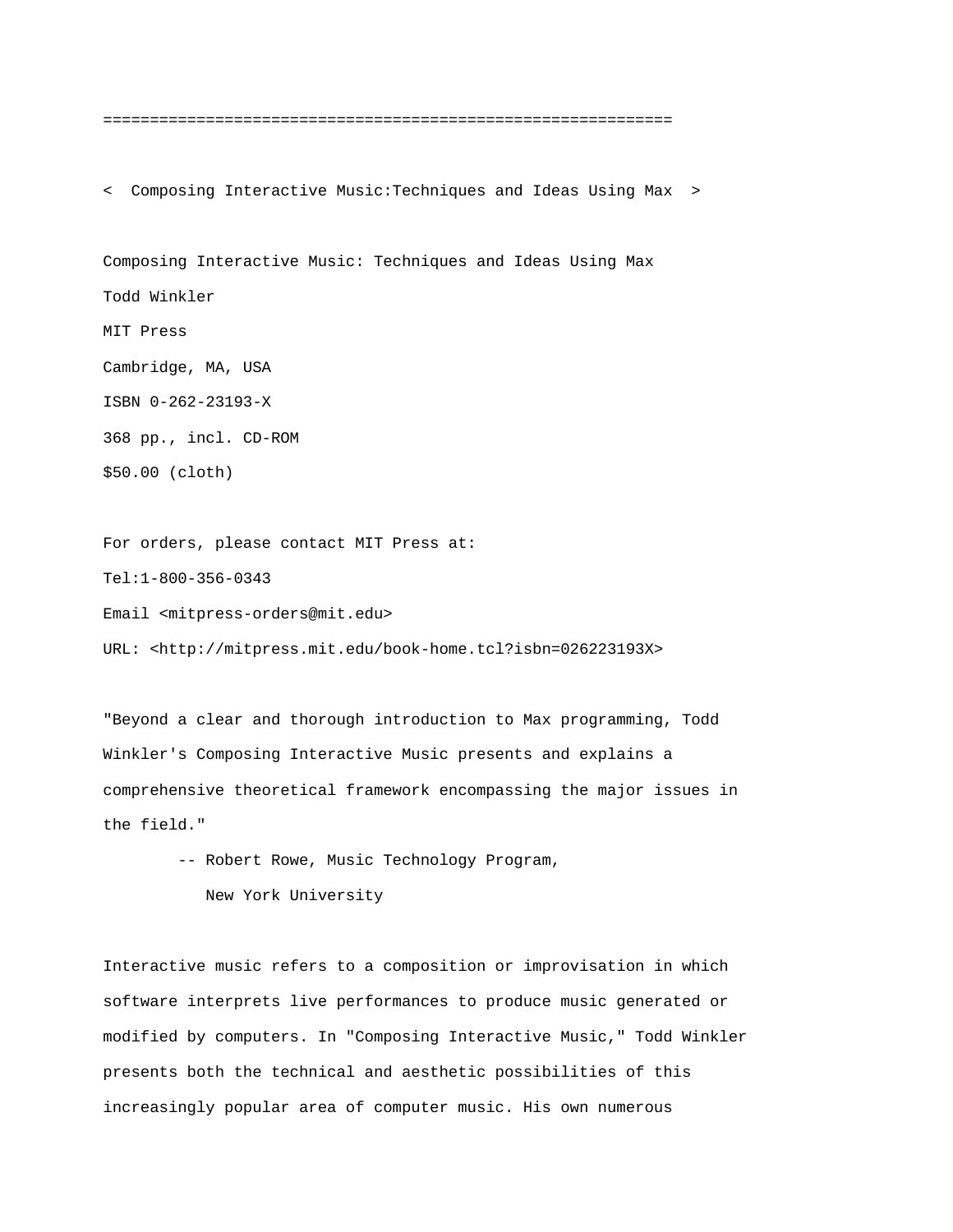compositions have been the laboratory for the research and development that resulted in this book.

The author's examples use a graphical programming language called Max. Each example in the text is accompanied by a picture of how it appears on the computer screen. The same examples are included as software on the accompanying CD-ROM, playable on a Macintosh computer with a MIDI keyboard.

Although the book is aimed at those interested in writing music and software using Max, the casual reader can learn the basic concepts of interactive composition by just reading the text, without running any software. The book concludes with a discussion of recent multimedia work incorporating projected images and video playback with sound for concert performances and art installations.

For professors interested in using the book for potential course use, please contact:

Margie Hardwick Textbook Manager The MIT Press Five Cambridge Center Cambridge, MA 02142 Email: <hardwick@mit.edu>

=============================================================

\_\_\_\_\_\_\_\_\_\_\_\_\_\_\_\_\_

| |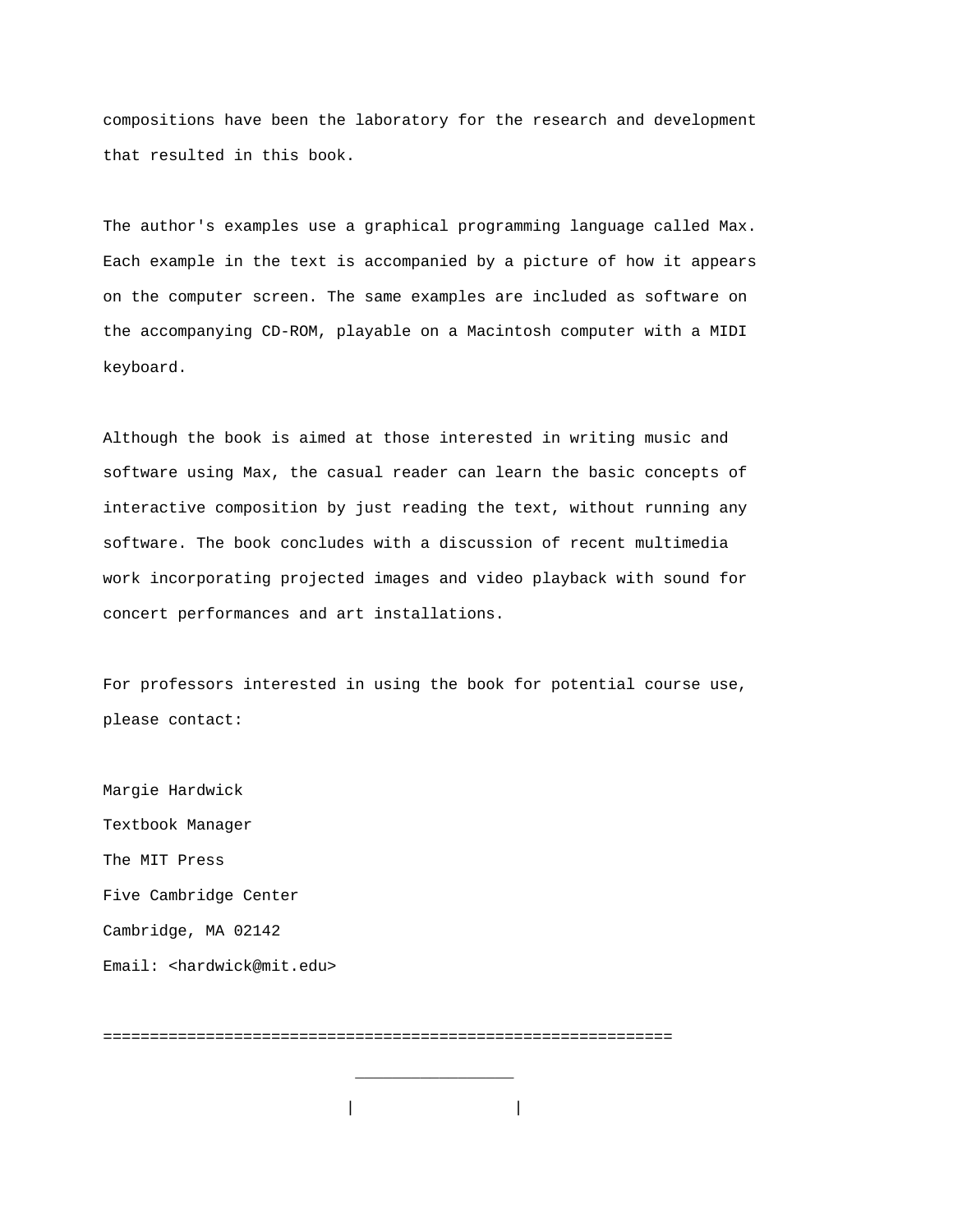| OPPORTUNITIES |

|\_\_\_\_\_\_\_\_\_\_\_\_\_\_\_\_\_|

=============================================================

< iEAR Studios: Assistant Engineer >

Laura Garrison iEAR Studios, DCC 135 Rensselaer Polytechnic Institute Troy, NY 12180 USA Tel: +1 (518) 276-4778 Fax: +1 (518) 276-4780

Email: <garril@rpi.edu>

The iEAR studios at Rensselaer Polytechnic announce an immediate opening for an Assistant Studio Engineer. To initiate an application send resume and letter of introduction via email to <garril@rpi.edu>. Send hardcopy of same to:

Dept. Of Human Resources and Institute Diversity 110 8th Street Rensellaer Polytechnic Institute Troy, NY 12180-3590 USA

---------------------------------

Assistant Studio Engineer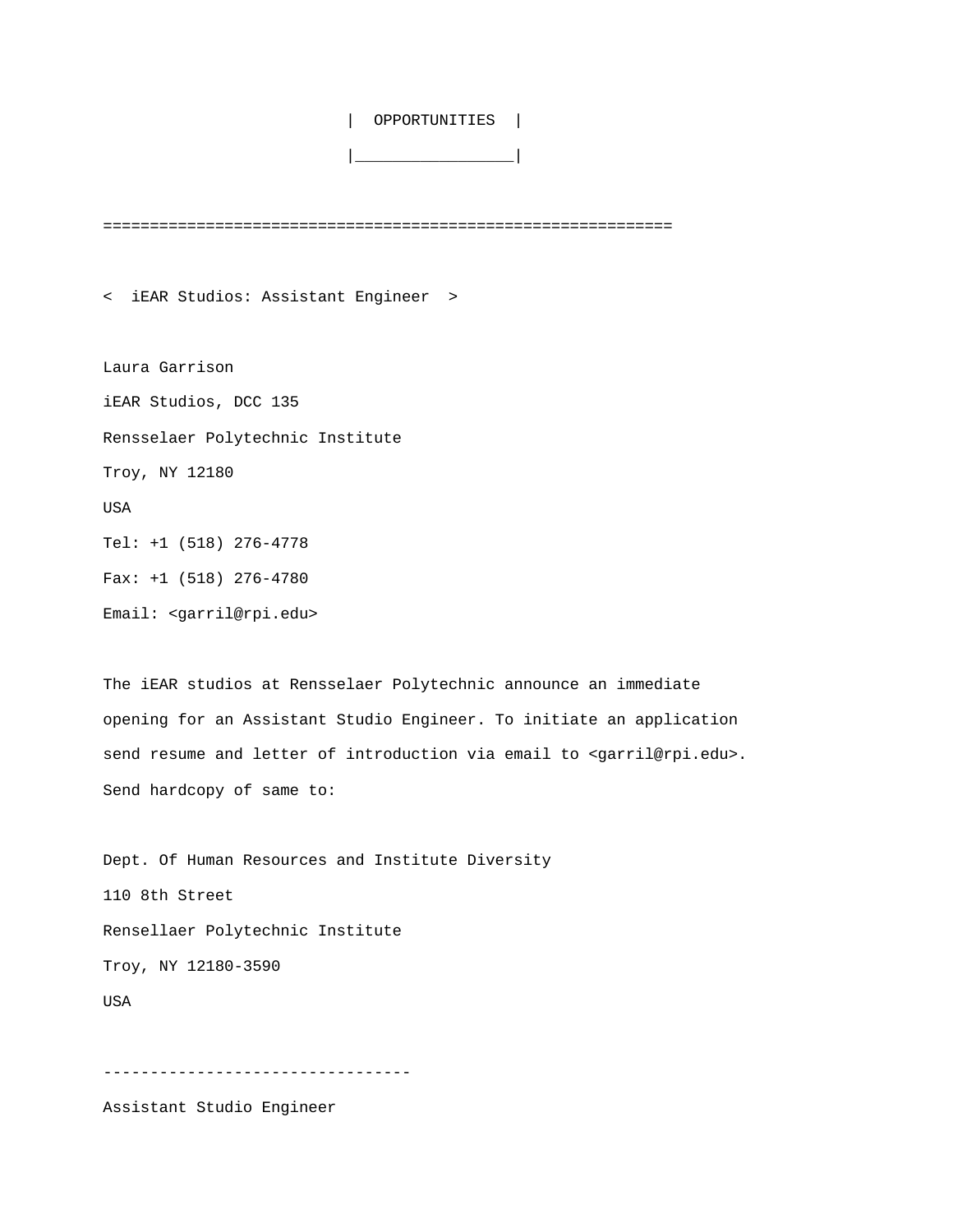### iEAR Studios

Department of the Arts Rensselaer Polytechnic Institute ---------------------------------

MFA Program in Electronic Arts BS Program in Electronic Media, Arts & Communications (EMAC)

-----------

Job summary

-----------

Under limited supervision, reporting to the Studio Engineer, perform a full range of assigned duties pertaining to technical, engineering, and managerial operation of the iEAR Studios. Requires BS degree in Electrical Engineering, or equivalent professional experience, including substantial technical expertise in several of the following areas: digital audio, video, computer graphics, and computer system administration. Preference will be given to those with strong video and computer admin skills.

Should be a self-starter, able to organize time effectively to carry out a wide range of responsibilities, operating on own initiative to assure smooth daily operation of the studios. Carry out assignments of substantial importance to the Studios with general direction or minimum of supervision, and use of independent judgment. Work in a Macintosh based office and complex multi-computer, multi-platform (MacOS, Windows NT and Windows 95, and Unix) studio environment. An interest in contemporary music and art is an important asset. This is a professional exempt position.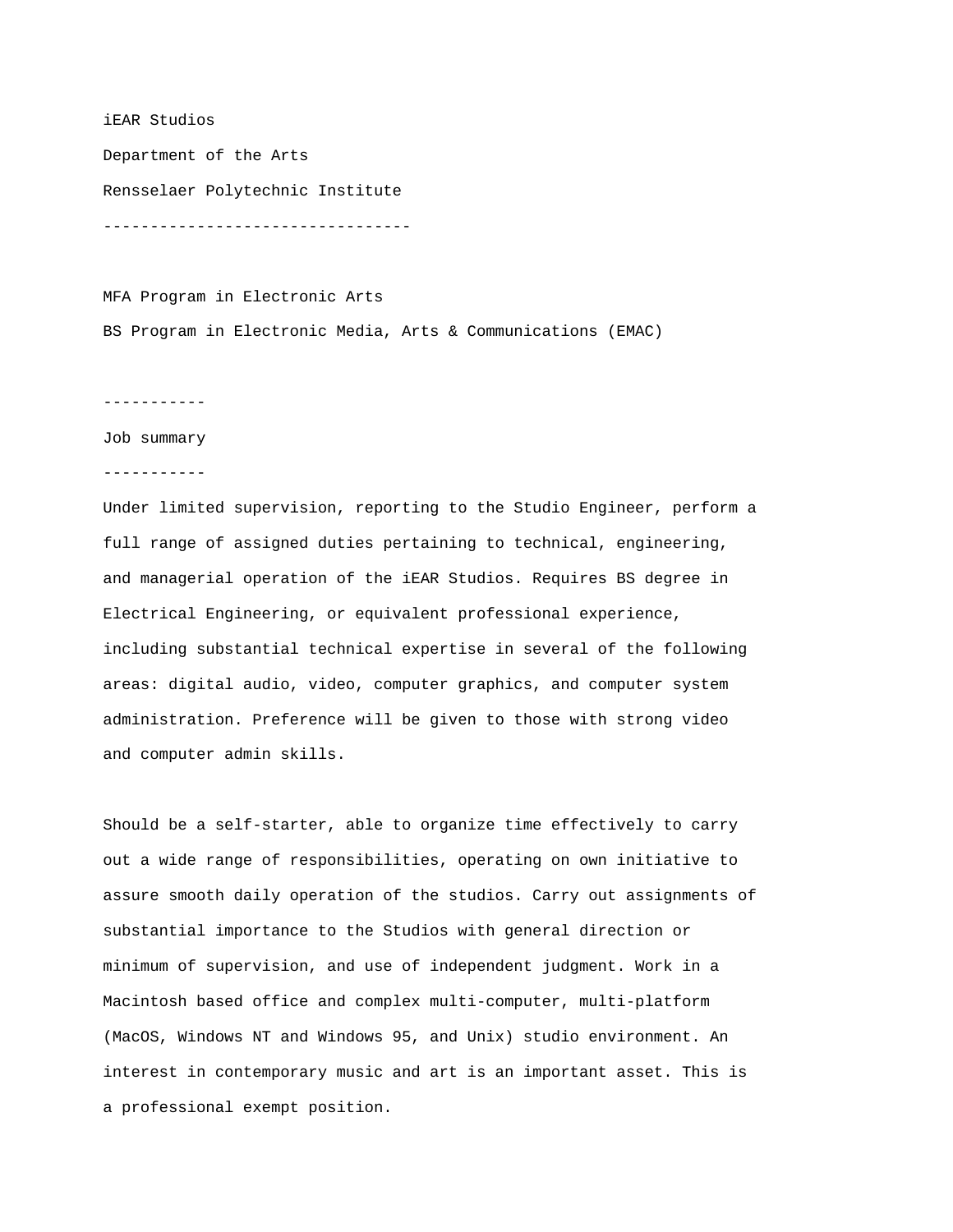#### ----------------

### Responsibilities

----------------

- \* Perform routine maintenance of the studio, as assigned by Studio Engineer.
- \* Perform system administration tasks on computer systems, as assigned.
- \* Assist in ordering and installing new equipment and software, as assigned.
- \* Maintain good working knowledge of all current and new studio systems and equipment.
- \* Assist faculty in training students and visitors in technical aspects of various equipment and systems in the studios.
- \* Coordinate technical setup for classes and presentations.

The iEAR Studios include state of the art facilities for creative work in computer music, video art, computer imaging and animation, media installation and performance. The Masters of Fine Arts program in Electronic Arts is based on the model of an art school in a sophisticated technological environment, and is clearly focused on the integration of the time-based electronic arts. The undergraduate program in Electronic Media, Arts and Communications is a major new intiative of Rensselaer's School of Humanities and Social Sciences. Each semester the studios serve up to 200 undergraduate EMAC majors and non-majors, 25 full time graduate students in the MFA program, as well as faculty, staff, and visiting artists.

Women and minorities are encouraged to apply. Rensselaer is an Equal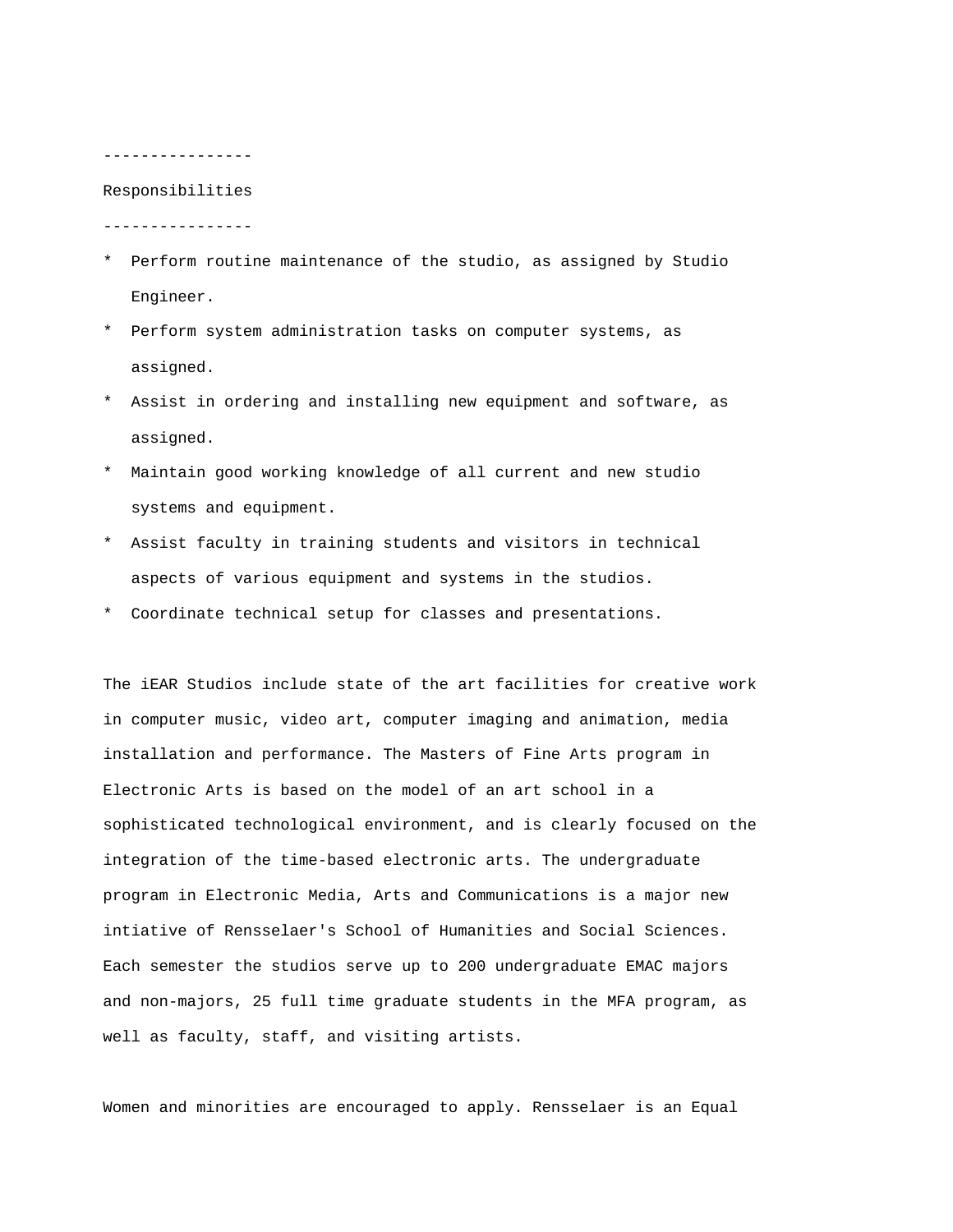Opportunity, Affirmative Action Employer.

=============================================================



=============================================================

< Les Ateliers UPIC, Paris, France >

Randall Neal

UPIC Summer Intensive

RR #1, Box 1506

Barre, VT 05641

Tel: (802) 479-5535

Email: <obneal@together.net>

Les Ateliers UPIC, Paris, France Summer Intensive in Electro-Acoustic Music July 6th - July 31st, 1998

Les Ateliers UPIC, the electro-acoustic studios of Iannis Xenakis, offers a month-long intensive course in electronic music and composition for American college students. The course takes place at UPIC studios in Paris. Group class sessions and private work in the studios are the heart of this program. Classes will be taught by Gerard Pape (U of Mich,Ann Arbor), Julio Estrada (U of Mexico), Joel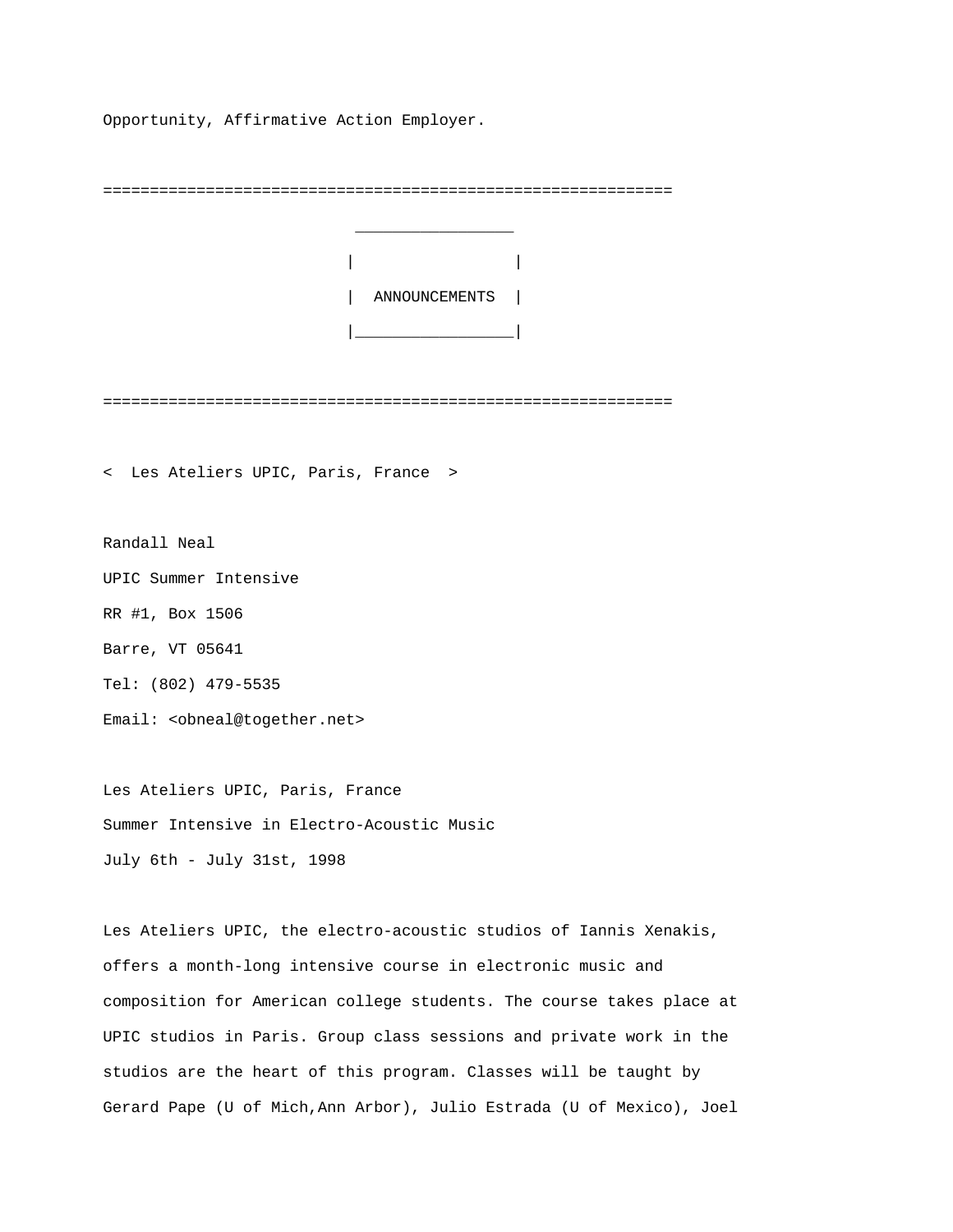Chadabe (SUNY Albany), Randall Neal (Bennington) and others. Assistance in private studio work will be provided. All sessions conducted in English. Les Ateliers UPIC maintains both UPIC and Pro-Tools 4 studios. Newest studio acquisitions include Di Giugno's MARS workstation and MetaSynth. Les Ateliers UPIC is supported in part by the French Ministry of Culture.

Field trips will be proved to observe other aspects of the French and European electro-acoustic music scene. In past years these have included Pierre Schaeffer's GRM at Radio France; IRCAM at the Pompidou Centre; a Stockhausen electronic music performance in Amsterdam, and other studio groups or individuals working at either the classic or the cutting edge.

Consider a creative experience in Paris for 1998!

\*\*\*\*\*\*\*\*\*\*\*\*\*\*\*\*\*\*\*\*\*\*\*\*\*\*\*\*\*\*\*\*\*\*\*\*\*\*\*\*\*\*\*\*\*\*\*\*\*\*\*\*\*\*\*\*\*\*\*\*\*

< ArtSci98 Symposium >

ArtSci98 Extended Studies Program 30 Cooper Square The Cooper Union, NYC 10003-7183 Tel: (212) 353-4195

Conference Information:

Cynthia Pannucci

Tel: (718) 816-9796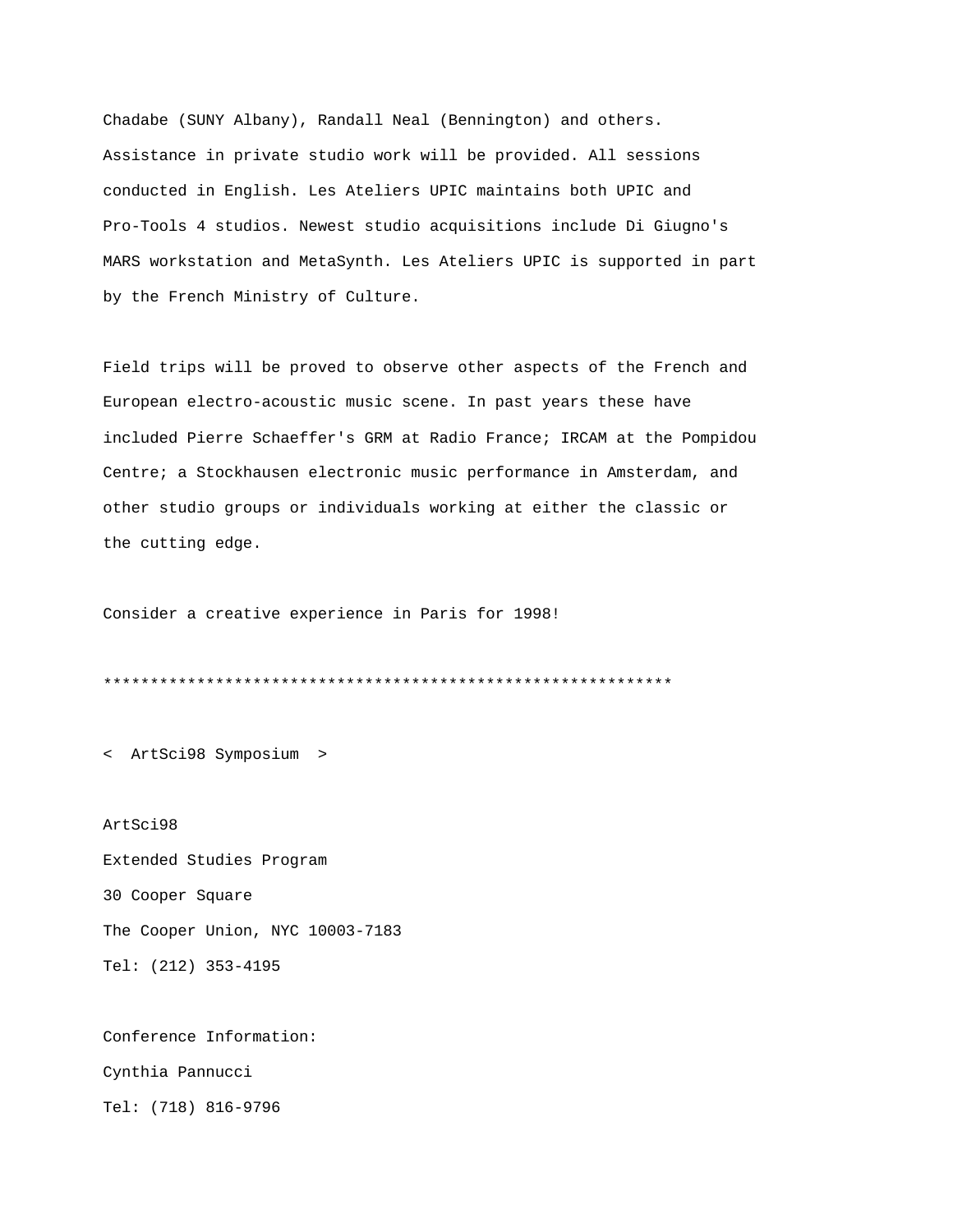Email: <asci@asci.org>

URL: <http://www.asci.org/ArtSci98>

-------------------------------------------------- ArtSci98 seeding collaboration, a public symposium --------------------------------------------------

April 4-5 (Sat/Sun)

Cooper Union, NYC

PRE-REGISTRATION extended to: 3/27/98

--------------------

REGISTRATION COSTS:

--------------------

\$50/day or \$90/both days

or

Pre-Registration by 3/27/98

\$35/day or \$60/both days

Call Cooper Union and pay by credit card or check.

-------

PROGRAM

-------

SATURDAY, April 4, 1998

KEYNOTE: Roger Malina, astrophysicist & Editor of Leonardo Journal

PANEL I. Creativity - Its Meaning and Function in Science and Art.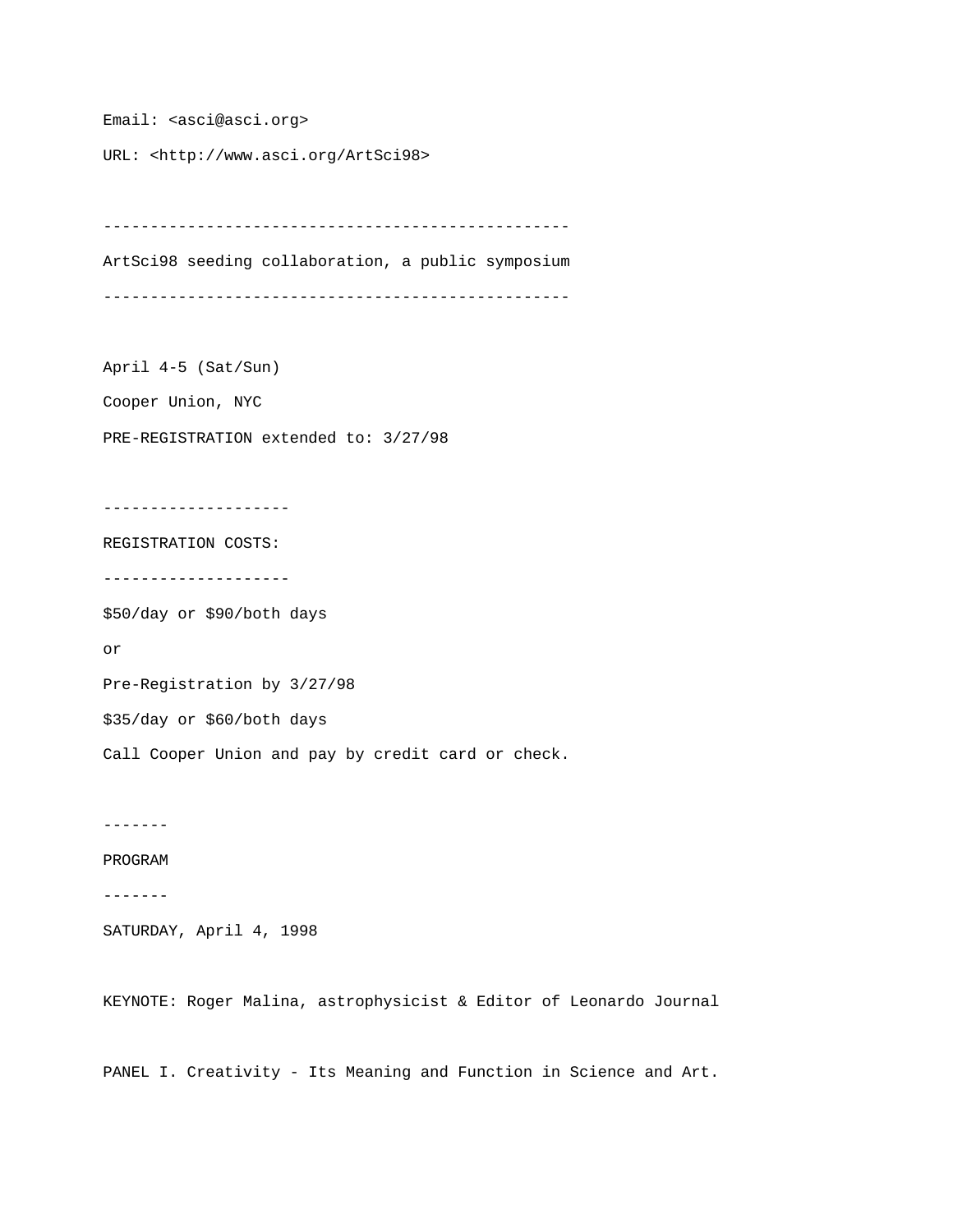Creativity is a shared aspect in both science and art. It involves the ability to develop new cultural expressions, new ways of seeing, and new insights to be shared. This panel explores aspects of creativity. (David Katzive - Moderator, Pauline Oliveros, Roger Malina, Cynthia Goodman, Ron Graham)

PANEL II. The Dialectics of Art & Science

Art and science have always impacted one another. The discoveries and tools of science have had major impacts on art, while art has altered the direction of science. This panel explores ways in which art and science have altered and continue to move each other. (Carl Machover - Moderator, Ken Knowlton, Doris Schatt-Schneider, George Chaikin)

PANEL III. The Artist & Scientist in Society

It has been argued that as our society becomes more global, complex, and potentially destructive, it becomes incumbent on all elements of society to play roles which use their talents to move society forward. Some artists and scientists have argued that this role is outside their mandate, while others have gleefully taken it on. This panel will explore this arena. (Red Burns - Moderator, Mary Lucier, Murray Turoff, Roxanne Hiltz, Wendy Brawer)

PANEL IV. Technology and Creativity

It is well established that technological advances in tools and materials made available or designed by artists and scientists have always acted as catalysts for creative and scientific innovation,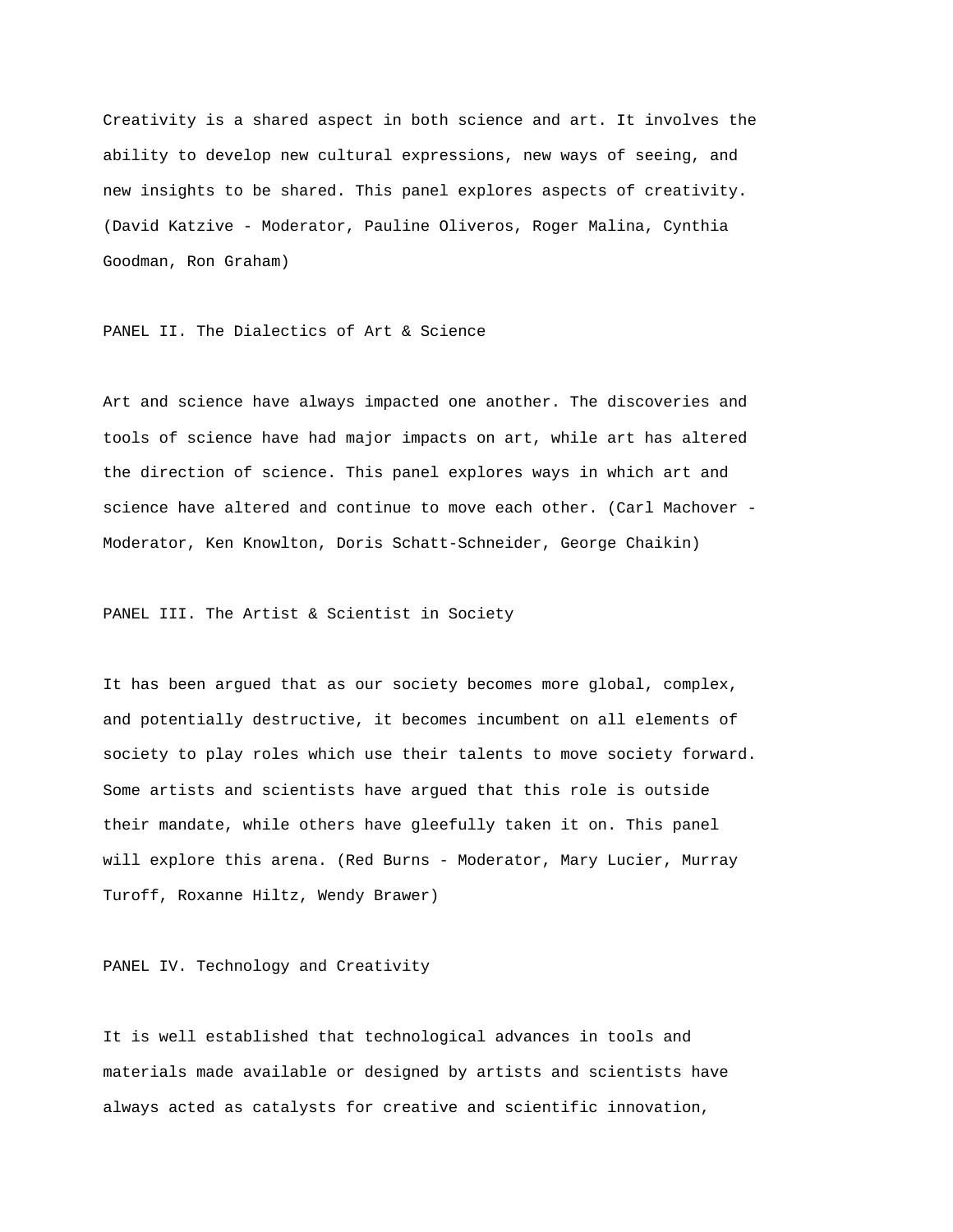quite often allowing previously held creative ideas or theories to be realized or affirmed. This panel will examine how current technological tools affect the creative process from discovery to presentation to collaboration. (Jan Hawkins - Moderator, Christopher Janney, Nadrian Seeman, Helen Thorington, Meryl Meisler)

SUNDAY, April 5, 1998

KEYNOTE: PAULINE OLIVEROS composer, musician, educator, pioneer in electronic music

PANEL V. Literal & Actual Collaborations

Collaborations between artists and scientists take a number of paths from one-on-one partnerships to large-scale, push-me, pull-you collaborations (e.g. rock-and-roll musicians and the development of electronic keyboards). This panel examines the nature and consequences of such collaborations. (George Whitesides - Moderator, Elizabeth Goldring, Tod Machover, Linda Stone, Billy Kluver)

PANEL VI. Problem Solvers & Mythmakers

Society has often looked to scientists to solve practical problems and to artists to bring a personal vision to bear on the experience of life. However, much of today's [pure] science verges on the metaphysical while many artists have in recent decades gone beyond "art about art" to creating works and that speak to practical, daily problems- from ecology to political activism defined as art. (Robert Atkins - Moderator, Robert Greenberg, Greg Blonder, Greer Gilman,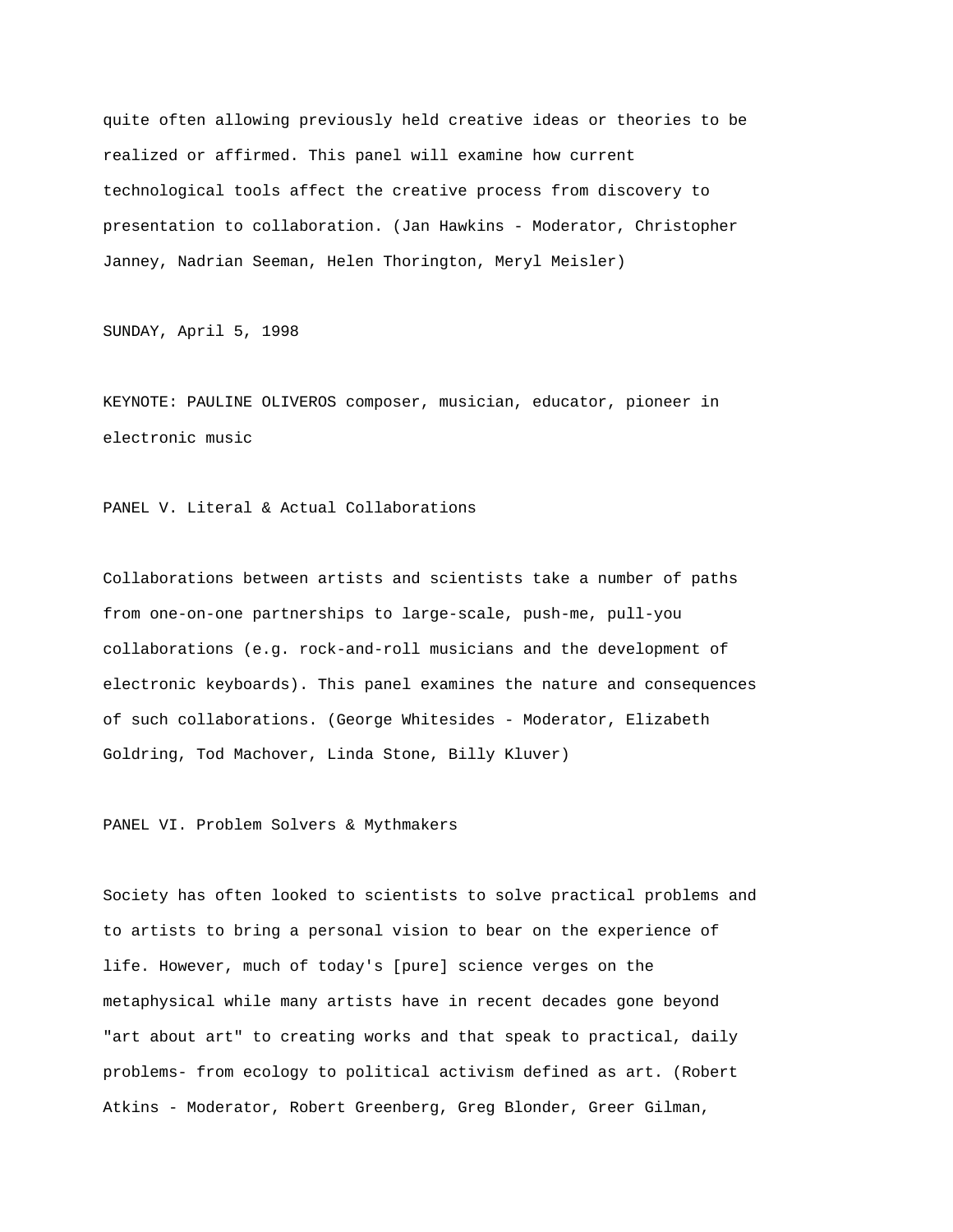Amelia Amon)

PANEL VII. Science in Art/ Art in Science: Influence and Integration

Many artists incorporate scientific concepts into their work. These ideas can act as an inspiration for an expressive form; act as conceptual metaphors for organizing images, materials, sound, or movement, regardless of whether those ideas are systematically or intuitively applied; or be directly addressed or commented on in the work. This panel explores how science influences art and whether art has as much influence on science as science does on art. (Doree Seligmann - Moderator, Michele Oka Doner, Ashok Dhingra, Stephen Soreff, Laura di Laurenzio)

PANEL VIII. Transformative Functions of Science & Art

Science and art have functioned as cultural transformers in civilization within both the frameworks of progress and chaos. This panel will explore how the scientist and artist, through their thoughts, problems and products, change the worlds we and they inhabit. (Don Ihde -Moderator, Chuck Hoberman, Tyler Volk, Carl Zimmer, Doris Vila) \*\*\*\*\*\*\*\*\*\*\*\*\*\*\*\*\*\*\*\*\*\*\*\*\*\*\*\*\*\*\*\*\*\*\*\*\*\*\*\*\*\*\*\*\*\*\*\*\*\*\*\*\*\*\*\*\*\*\*\*\*

< A New Locus+ Project >

Jon Bewley Simon Herbert Locus+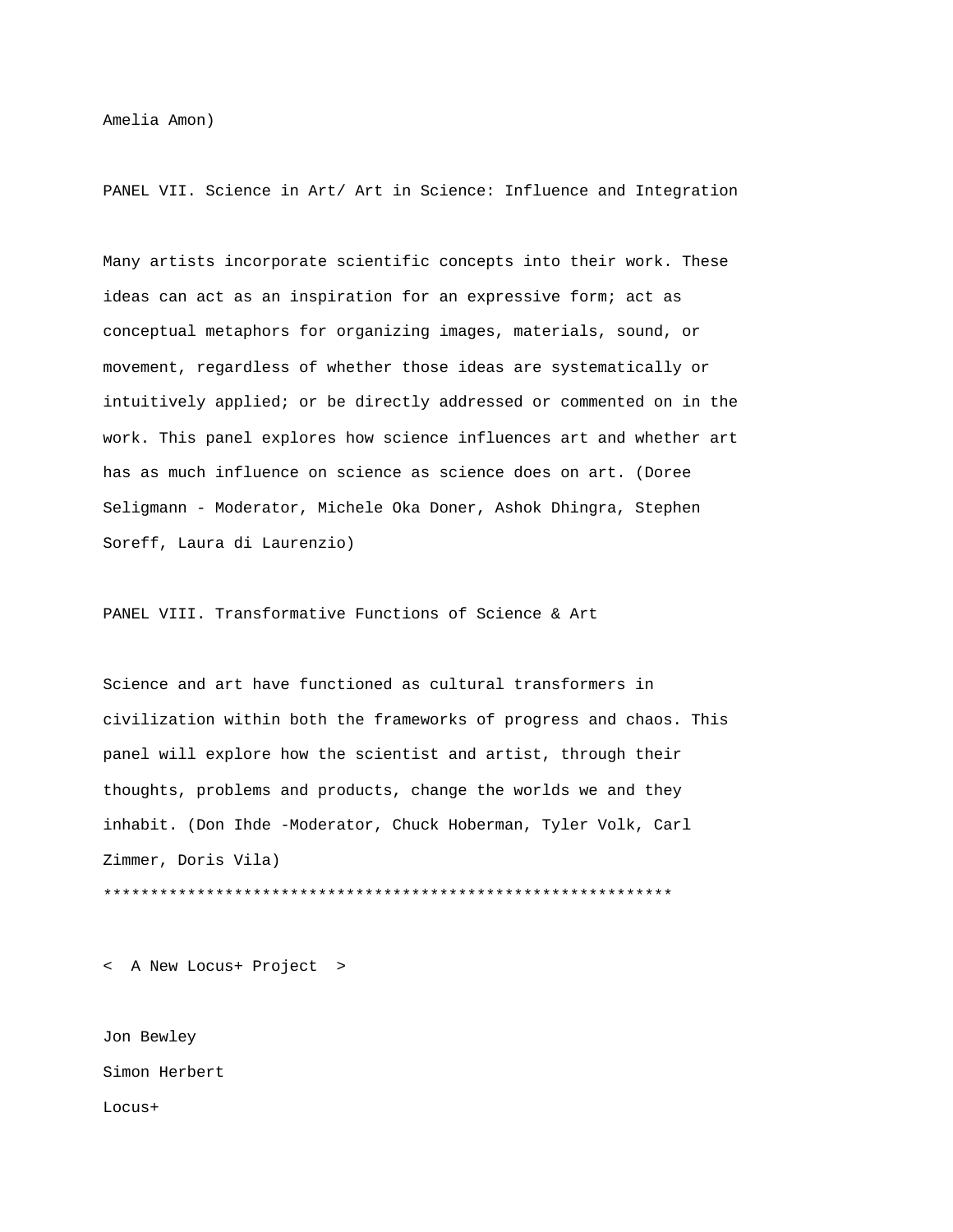17, 3rd Fl Wards Building 31 - 39 High Bridge Newcastle upon Tyne NE1 1EW UK Tel: +44 191 233 1450 Fax: +44 191 233 1451 Email: <locusplus@newart.demon.co.uk> URL: <http://www.locusplus.org.uk>

------------------------------------

A new Locus+ project CATHY de MONCHAUX The Day Before You Looked Through Me On site from March 24th ------------------------------------

A site specific work for Cullercoats Metro Station, Tyne and Wear, UK.

"You're rushing to get your train, always late, half asleep, wishing you were somewhere else. In the station a photograph has appeared. It fills the whole wall. The image is of some foreign train station. The perspective of the tracks draws you in against your will. You can't quite focus on the blurred image. Moving closer, the surface reflects you walking into the scene. Maybe taking you off on an imaginary alternative journey. It was the day before you looked through me. A busy Saturday in a Parisian station. I had no train to catch, no people to meet. Aimlessly wandering in dream time, feeling as inconsequential as a ghost. On the platform lay a red carpet, a great slice of red, an illusion for the sensitivity of a footstep deemed to be special. In the distance, the end of the carpet railed pathetically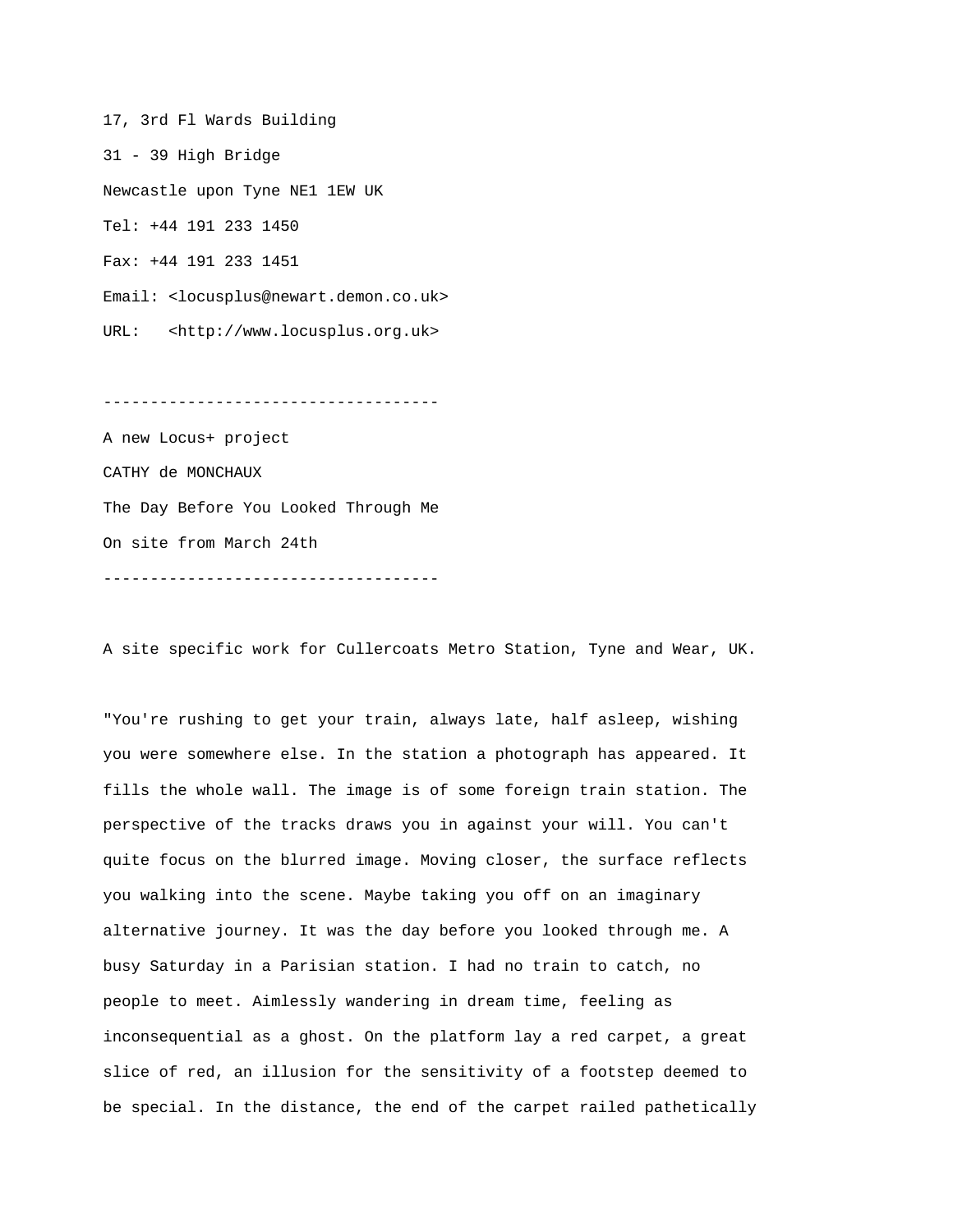onto the tracks, obstructing the path of the arriving train. I had a sense of impending carnage. Everybody disappeared, leaving me with this scene, as unbelievable as a dream. Anything was possible, in the optimism of the day before you looked through me."

The Day Before You Looked Through Me is her first permanent public artwork, incorporating the use of photography on a monumental scale. A digitally manipulated image, 3.8m high x 6.2m wide, it shows a deserted railway station after an important ceremony. An abandoned red carpet on the platform, folded by the winds and sodden from the rain, spirals onto the tracks; the lights of an arriving train can just be seen on the the horizon. The stark, melancholic image retains the emotive and cerebral potency of de Monchaux's sculpture. We are reminded that the activity of travel involves expectation, disappointment and celebration. Reflective perspex placed over the image reflects the viewers' gaze, who can see themselves inserted into the tableaux, stood on a red carpet, awaiting a journey of their own.

Image for The Day Before You Looked Through Me now on the L+ web site.

Reception March 24th 6-8 upstairs cocktail lounge, Bay Hotel, Seafront, Cullercoats.

Cathy de Monchaux, born in 1960, studied at Camberwell School of Art and Goldsmiths College in London. She is particularly well known as a sculptor who produces objects that create an air of disquiet in the viewer through an elegant combination of materials balanced in opposition; velvet and leather gripped in elaborate bronze talons. Ribbons, glass and paper balanced against lightly dusted steel.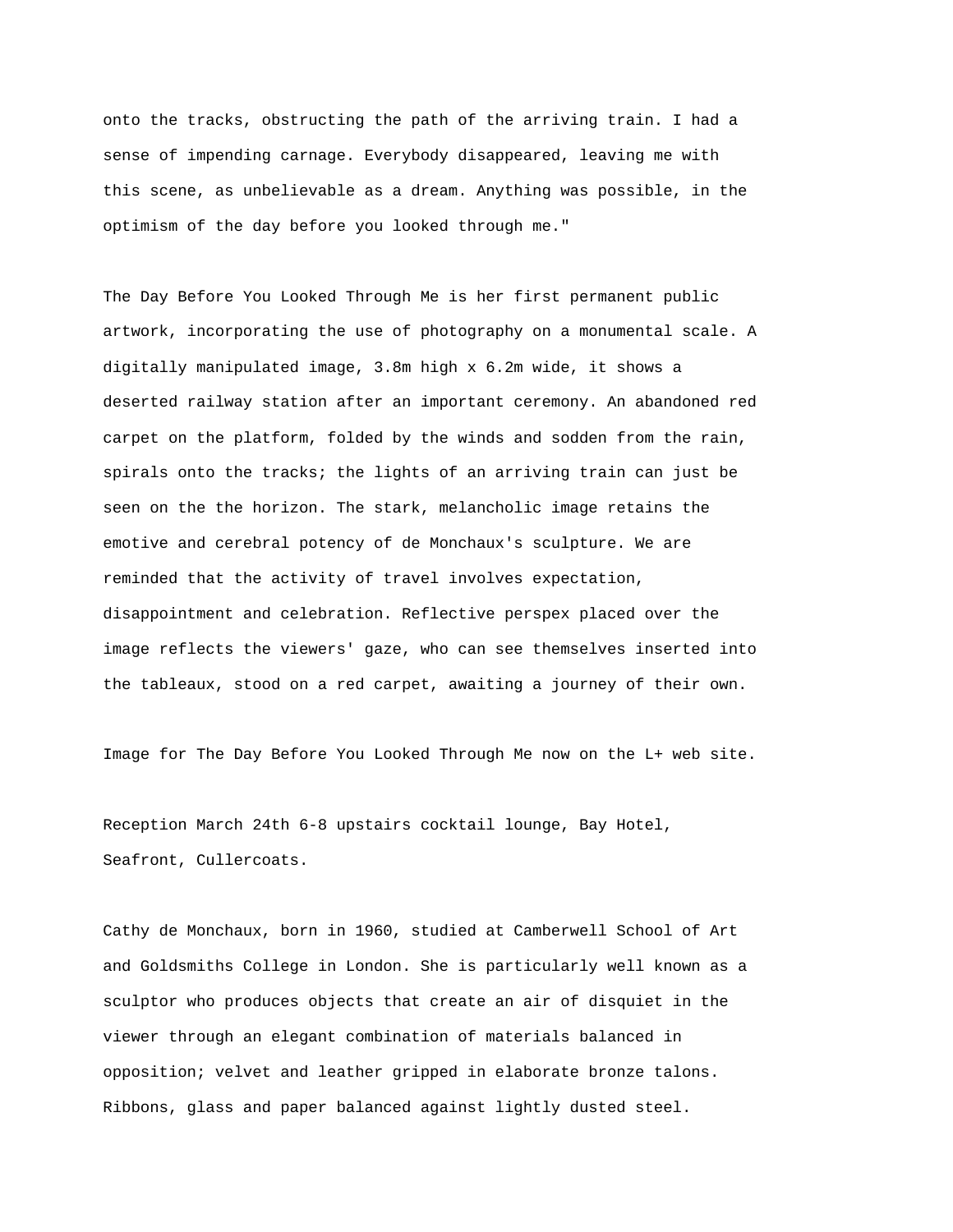She has shown extensively in this country and abroad including recent one person exhibitions in Milan, Vienna, Paris, Zurich, New York and last year's successful exhibition at the Whitechapel in London.

Her work is widely collected and is in many private and public collections including the Tate Gallery, Sculpture at Goodwood, British Council, Arts Council of England and the Museum of Contemporary Art, Oslo.

The Day Before You Looked Through Me was curated and initiated by Locus+.

The Day Before You Looked Through Me is supported by Nexus, ABSA North Tyneside Arts, Northern Arts, Arts Council of England and The Henry Moore Foundation.

Locus+ is an arts organisation based Newcastle upon Tyne, England that develops new strategies with visual artists for different contexts and across formats.

\*\*\*\*\*\*\*\*\*\*\*\*\*\*\*\*\*\*\*\*\*\*\*\*\*\*\*\*\*\*\*\*\*\*\*\*\*\*\*\*\*\*\*\*\*\*\*\*\*\*\*\*\*\*\*\*\*\*\*\*\*

< Nexus '98: Relationships between Architecture and Mathematics >

Kim Williams, Director Via Mazzini 7 Fucecchio (Florence) 50054, Italy Email: <k.williams@leonet.it> URL: <http://www.leonet.it/culture/nexus/98>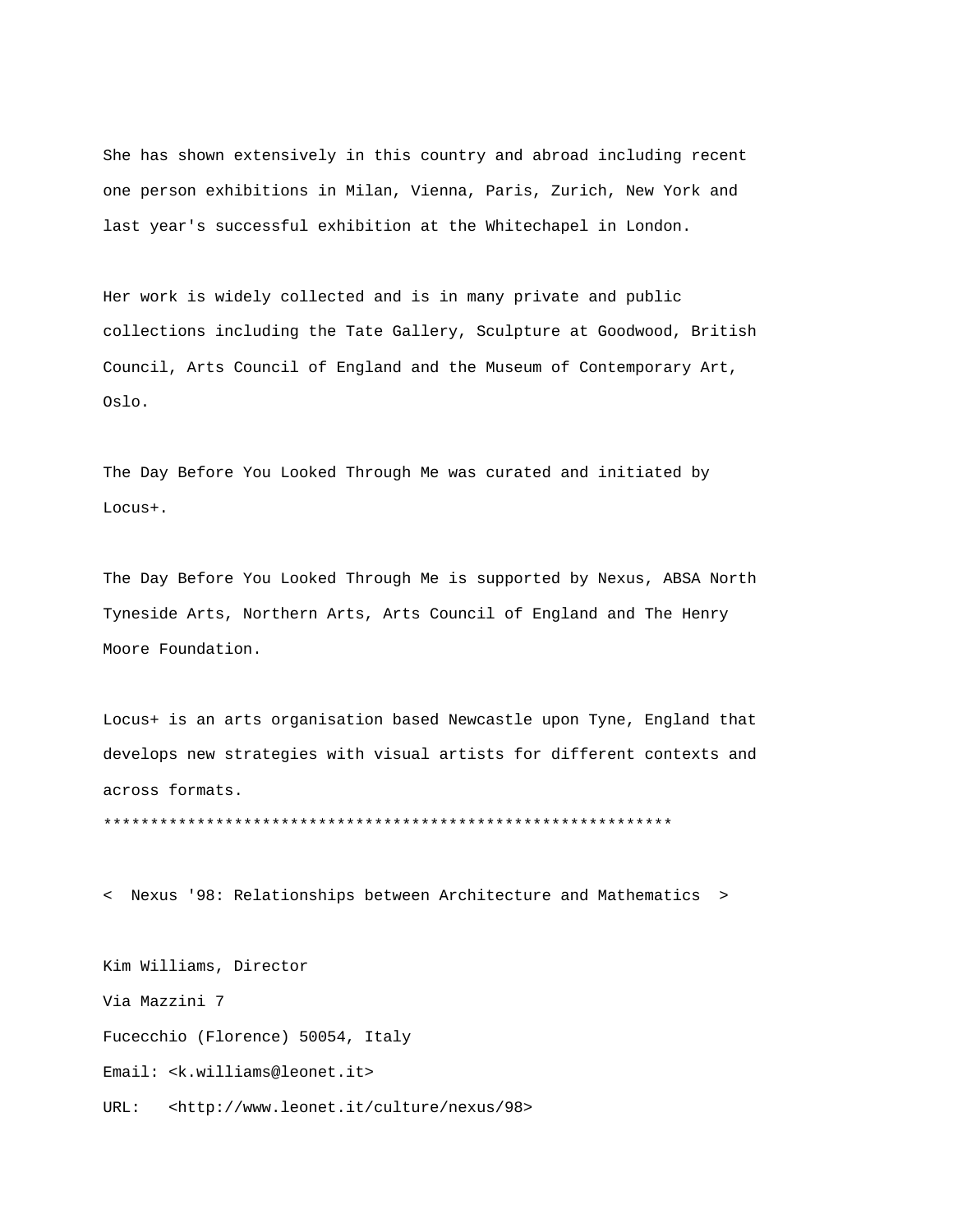---------

Nexus '98

---------

Relationships between Architecture and Mathematics, second international, interdisciplinary conference, Mantua, Italy.

Dates: June 6-9, 1998.

Speakers: Michele Emmer, Henry Crapo, Vera Spinadel, Marco Frascari, Paulus Gerdes and others.

The publication "Nexus 2: Architecture and Mathematics" will be present at the conference. \*\*\*\*\*\*\*\*\*\*\*\*\*\*\*\*\*\*\*\*\*\*\*\*\*\*\*\*\*\*\*\*\*\*\*\*\*\*\*\*\*\*\*\*\*\*\*\*\*\*\*\*\*\*\*\*\*\*\*\*\*

< ARS Electronica Festival 98 >

Ars Electronica Festival

Jutta Schmiederer

Hauptstrasse 2

A-4040 Linz

Austria

Tel: +43.732.7272 - 0

Fax: +43.732.7272 - 77

Email: <info@aec.at>

URL: <http://www.aec.at>

ARS Electronica Festival 98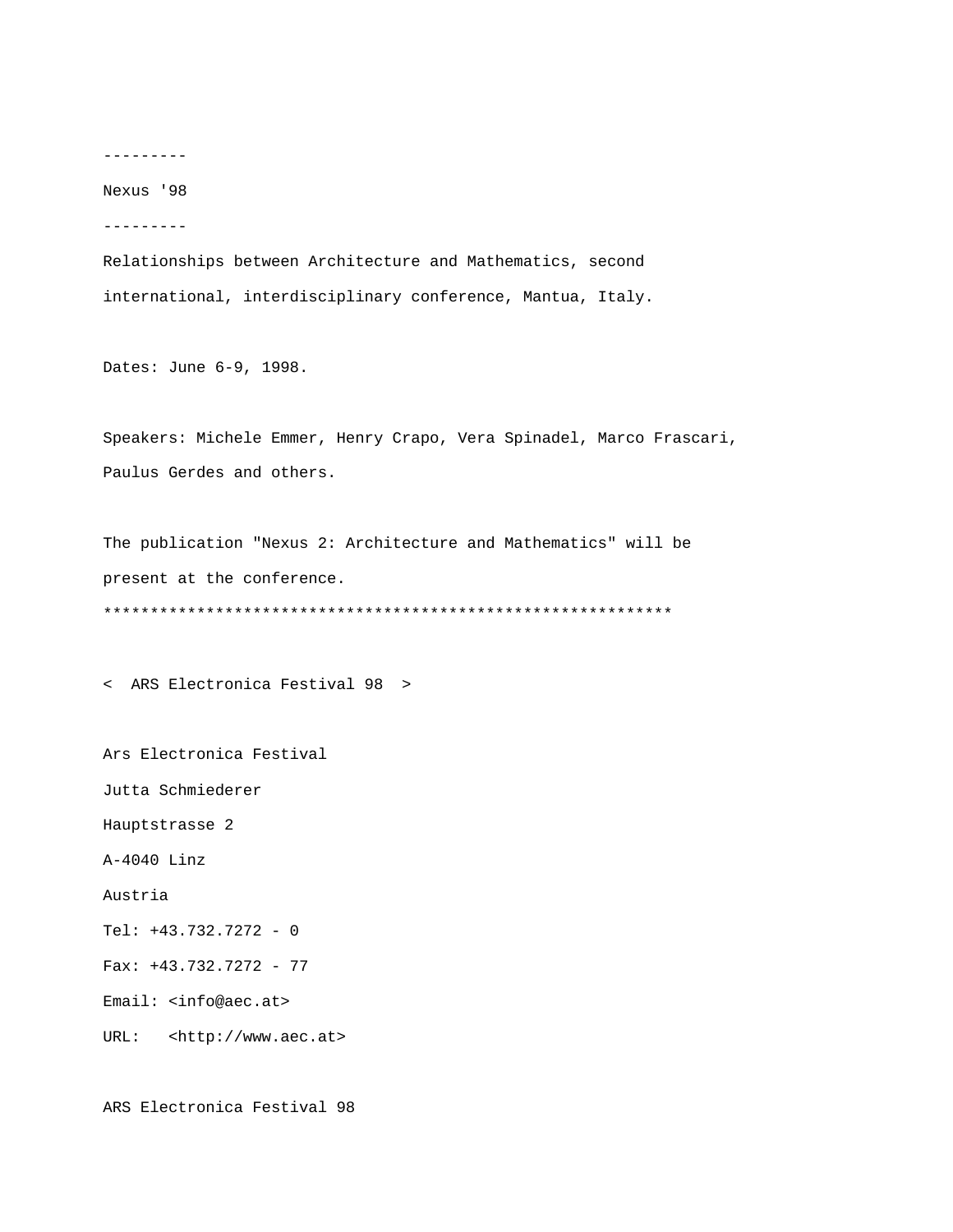September 7 - 12, 1998 Linz, Austria

In 1998, under the banner of "INFOWAR," the Ars Electronica Festival of Art, Technology and Society, is appealing to artists, theoreticians and technologists for contributions relating to the social and political definition of the information society. The emphasis here will lie not on technological flights of fancy, but on the fronts drawn up in a society that is in a process of fundamental and violent upheaval.

---------------------------------

INFOWAR - information.macht.krieg ---------------------------------

URL: <http://www.aec.at/infowar>

The information society - no longer a vague promise of a better future, but a reality and a central challenge of the here-and-now - is founded upon the three key technologies of electricity, telecommunications and computers: technologies developed for the purposes, and out of the logic, of war, technologies of simultaneity and coherence, keeping our civilian society in a state of permanent mobilisation driven by the battle for markets, resources and spheres of influence. A battle for supremacy in processes of economic concentration, in which the fronts, no longer drawn up along national boundaries and between political systems, are defined by technical standards. A battle in which the power of knowledge is managed as a profitable monopoly of its distribution and dissemination. The latest stock market upheavals have laid bare the power of a global market,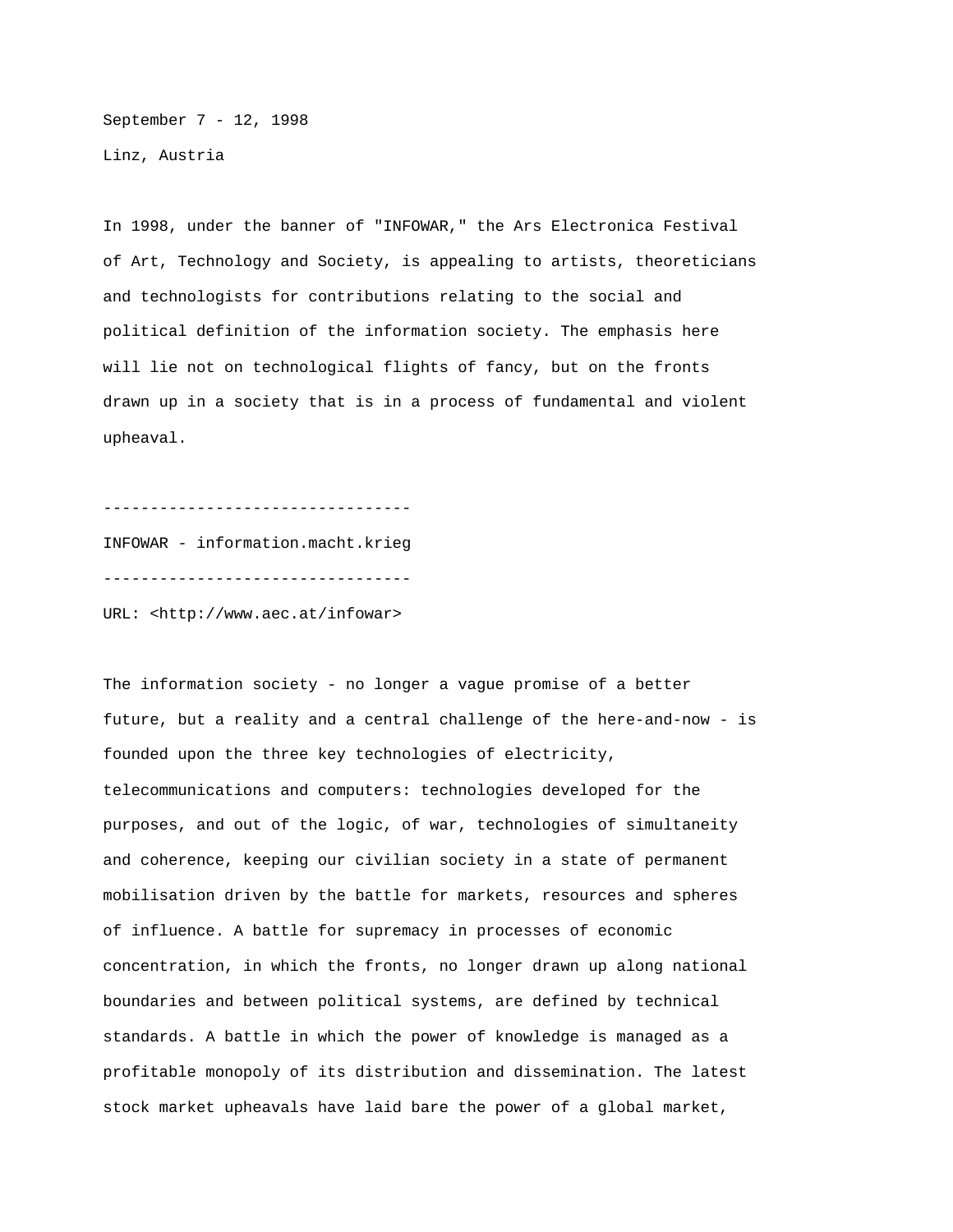such as only the digital revolution could have fathered, and which must be counted as the latter's most widely felt direct outcome. The digitally-networked market of today wields more power than the politicians. Governments are losing their say in the international value of their currencies; they can no longer control, but only react. The massive expansion of freely accessible communication networks, itself a global economic necessity, imposes severe constraints on the arbitrary restriction of information flows.

Any transgression of critical control functions into the cybertechnologies' sphere of responsibility and influence puts central power wielders in a previously unheard-of position of vulnerability and openness to attack. The geographic frontiers of the industrial age

are increasingly losing their former significance in global politics, and are giving way to vertical fronts along social stratifications.

Whereas, in the past, war was concerned with the conquering of territory, and later with the control of production capacities, war in the 21st century is entirely concerned with the acquisition and exercise of power over knowledge. The three fronts of land, sea and air battles have been joined by a fourth, being set up within the global information systems.

Spurred on by the "successes" of the Gulf war, the development of information warfare is running at full speed. Increasingly, the attention of the military strategists is turning away from computer-aided warfare - from potentiation of the destructive efficiency of military operations through the application of information technology, virtual reality and high-tech weaponry - to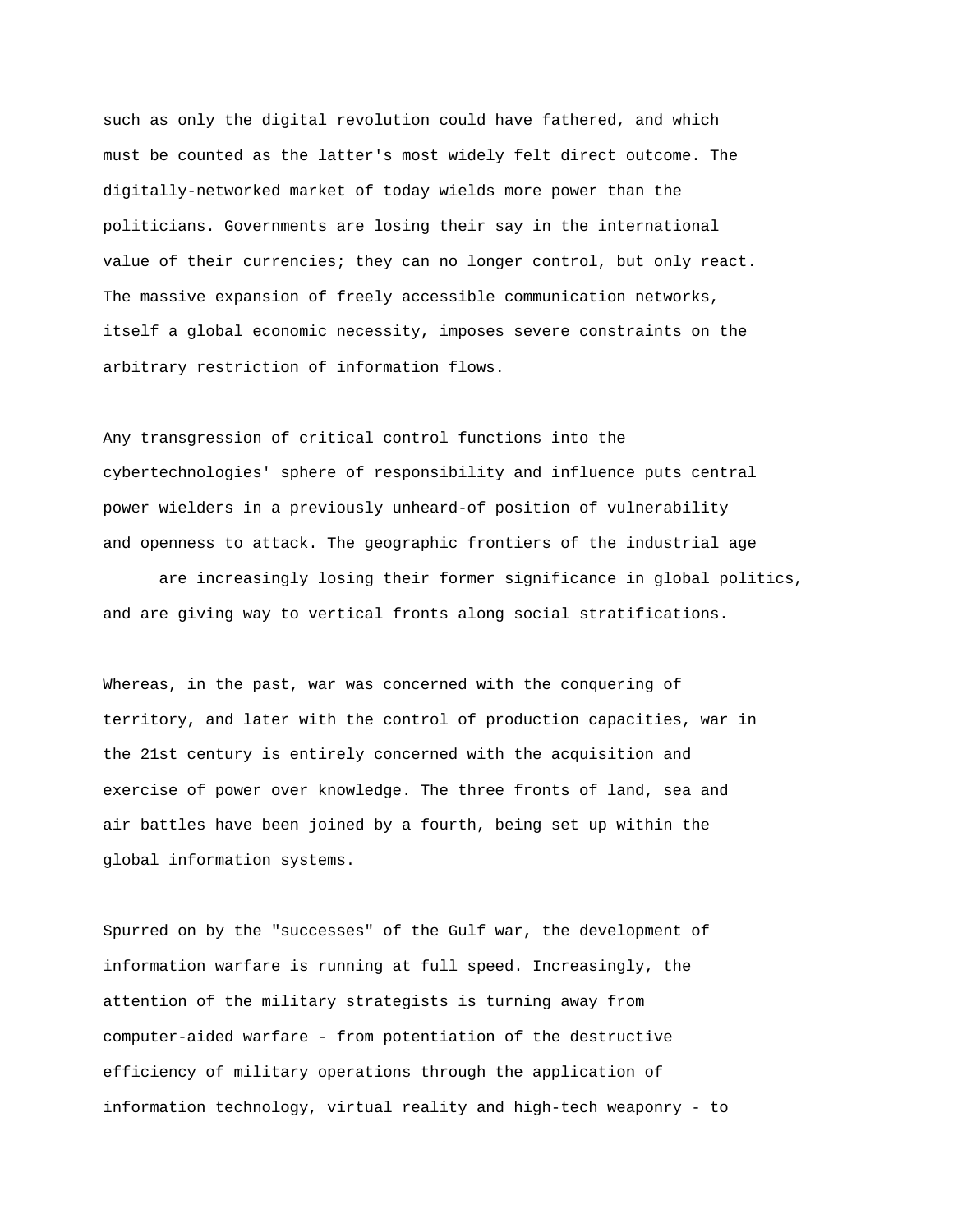cyberwar, whose ultimate target is nothing less than the global information infrastructure itself: annihilation of the enemy's computer and communication systems, obliteration of his databases, destruction of his command and control systems. Yet increasingly the vital significance of the global information infrastructure for the functioning of the international finance markets compels the establishment of new strategic objectives: not obliteration, but manipulation, not destruction, but infiltration and assimilation.

"Netwar," as the tactical deployment of information and disinformation, is targeted at the human mind. These new forms of post-territorial conflicts, however, have for some time now ceased to be preserve of governments and their ministers of war. NGOs, hackers, computer freaks in the service of organised crime, and terrorist organisations with high-tech expertise are now the chief actors in the cyberguerilla nightmares of national security services and defence ministries.

In 1998, under the banner of "INFOWAR," the Ars Electronica Festival of Art, Technology and Society, is appealing to artists, theoreticians and technologists for contributions relating to the social and political definition of the information society. The emphasis here will lie not on technological flights of fancy, but on the fronts drawn up in a society that is in a process of fundamental and violent upheaval.

PRIX Ars Electronica 98 -----------------------

-----------------------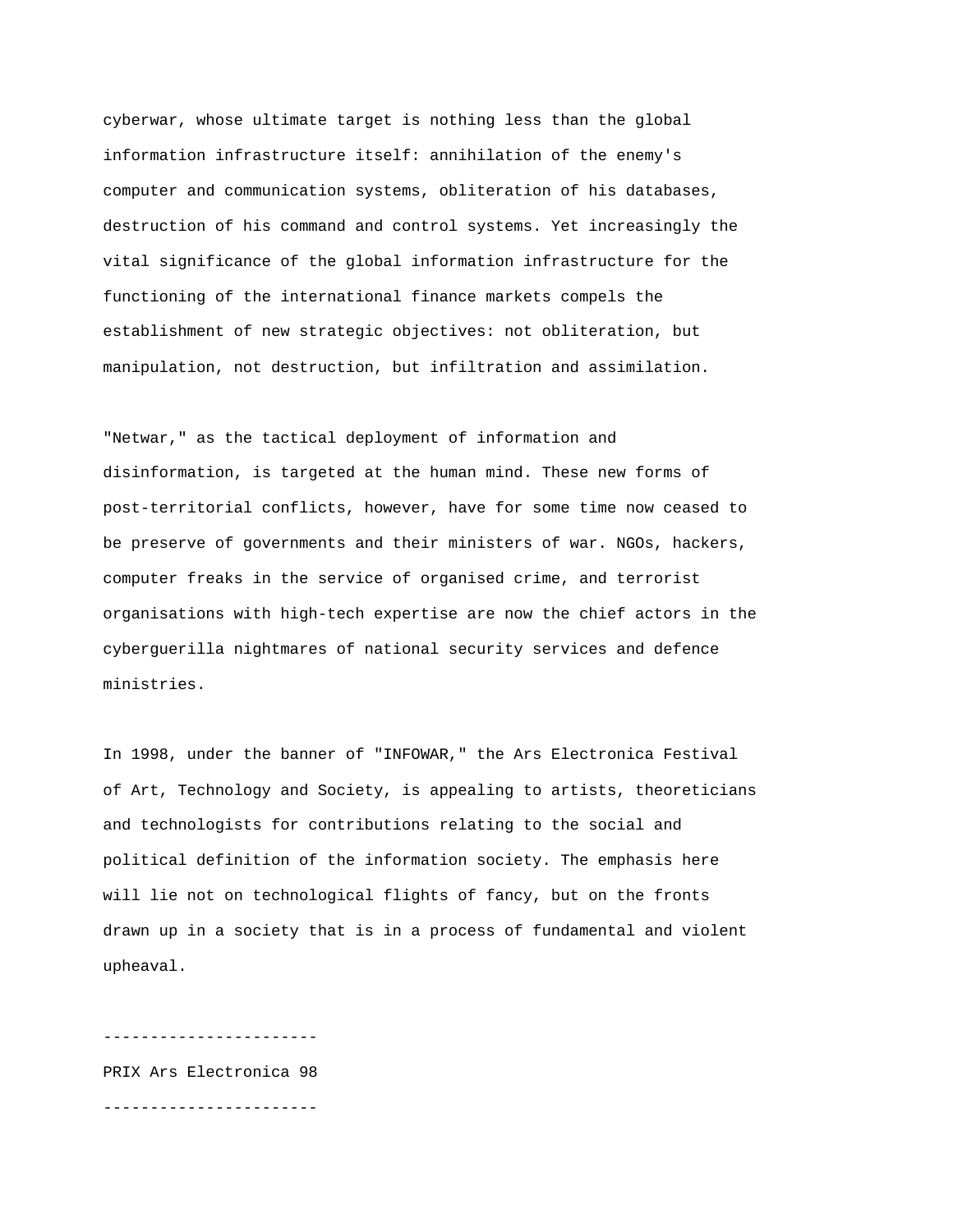A prize for artistic creativity and pioneering work in the field of digital media.

URL: <http://prixars.orf.at>

Total prize money: US \$105,058.00

Entry deadline: April 30, 1998

=============================================================

ACKNOWLEDGMENTS |

|\_\_\_\_\_\_\_\_\_\_\_\_\_\_\_\_\_\_\_|

 $\overline{\phantom{a}}$  , and the set of the set of the set of the set of the set of the set of the set of the set of the set of the set of the set of the set of the set of the set of the set of the set of the set of the set of the s

=============================================================

\_\_\_\_\_\_\_\_\_\_\_\_\_\_\_\_\_\_\_\_\_\_\_\_\_\_\_\_\_\_\_\_\_\_\_\_\_\_\_\_\_\_\_\_\_\_\_\_\_\_\_\_\_\_\_\_\_\_\_\_

LEA and Leonardo/ISAST gratefully acknowledges Interval Research Corporation for its continuing support of Leonardo Electronic Almanac.



The LEA Word Wide Web site contains the LEA archives, including all back issues, the LEA Gallery, the Profiles, Feature Articles, Publications, Opportunities and Announcements. It is accessible using the following URL: <http://mitpress.mit.edu/e-journals/LEA/>

\_\_\_\_\_\_\_\_\_\_\_\_\_\_\_\_\_\_\_\_\_\_\_\_\_\_\_\_\_\_\_\_\_\_\_\_\_\_\_\_\_\_\_\_\_\_\_\_\_\_\_\_\_\_\_\_\_\_\_\_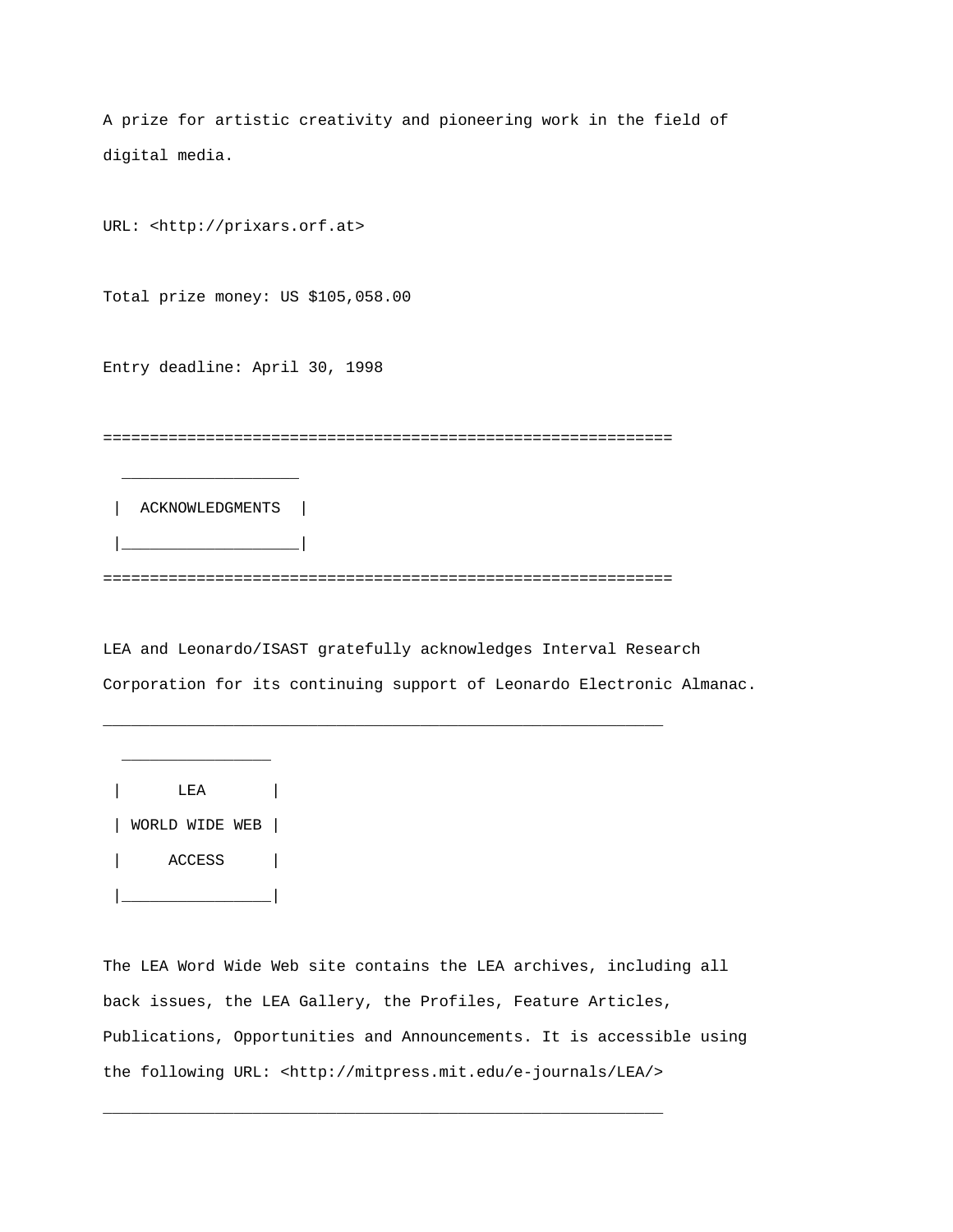

Editorial Address:

Leonardo Electronic Almanac 718 6th Street SE Minneapolis, MN 55414-1318 Tel: (612) 362-9390 Fax: (612) 362-0097 Email: <lea@mitpress.mit.edu>

Copyright (1997), Leonardo, the International Society for the Arts, Sciences and Technology

\_\_\_\_\_\_\_\_\_\_\_\_\_\_\_\_\_\_\_\_\_\_\_\_\_\_\_\_\_\_\_\_\_\_\_\_\_\_\_\_\_\_\_\_\_\_\_\_\_\_\_\_\_\_\_\_\_\_\_\_\_

All Rights Reserved.

Leonardo Electronic Almanac is published by:

The MIT Press Journals Five Cambridge Center Cambridge, MA 02142 USA

Reposting of this journal is prohibited without permission of